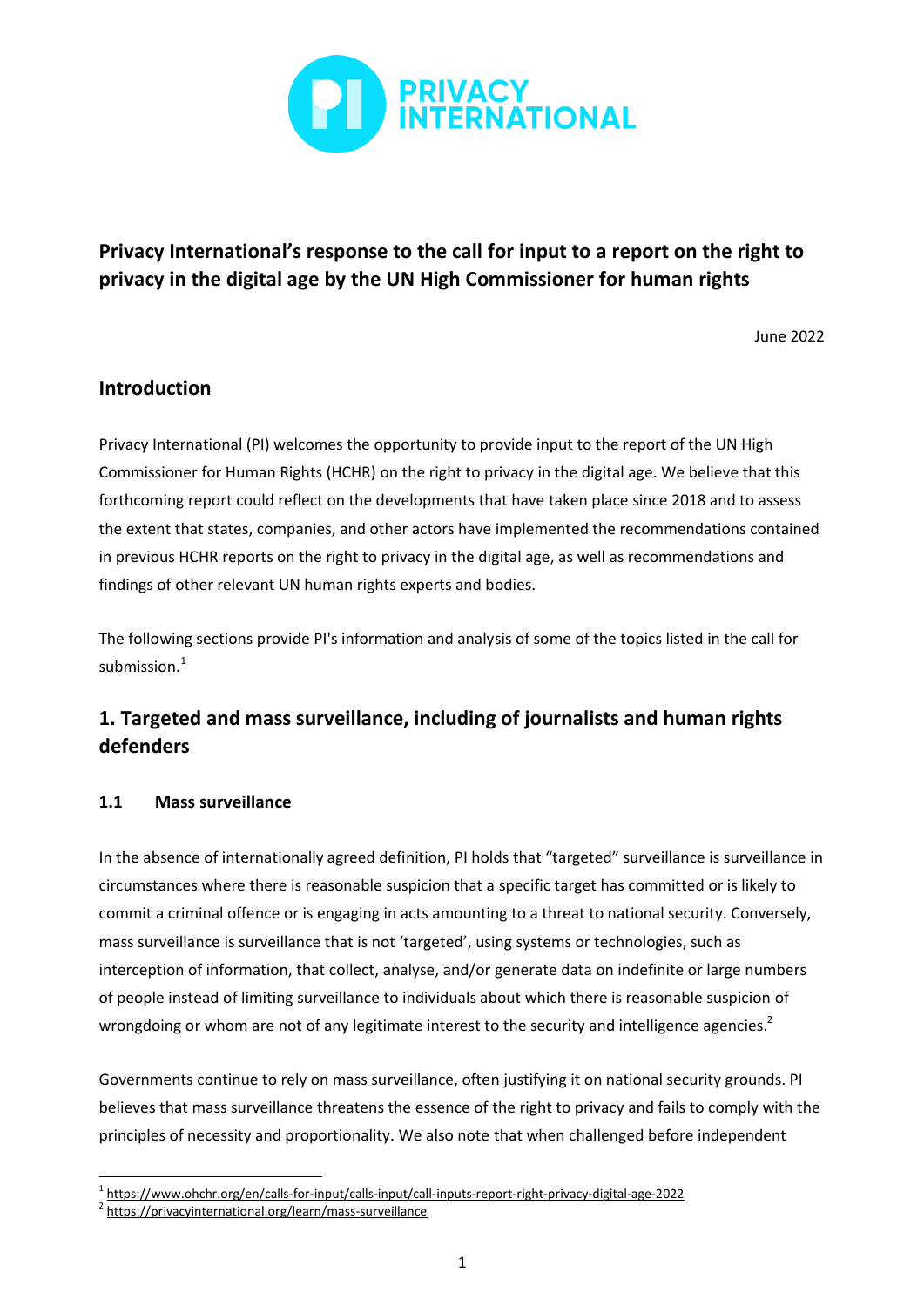courts, mass surveillance programmes have been found in breach of the right to privacy and other human rights.

PI has been involved in some of these legal challenges. Most notably:

- on 4 February 2021, the Constitutional Court of South Africa declared that bulk interception by the South African National Communications Centre is unlawful and invalid: $3$
- on 25 May 2021, the Grand Chamber of the ECtHR confirmed that the UK mass surveillance laws breached the rights to privacy and freedom of expression.<sup>4</sup> Following this case, the UK government settled a separate claim with two applicants (Human Rights Watch and a journalist), acknowledging that the UK previous investigatory powers regime was not compliant with Article 8 of the European Convention on Human Rights, and in relation to the treatment of confidential journalistic material, Article 10 of the Convention.<sup>5</sup>

## **1.2 Government hacking**

Further, certain surveillance methods that governments proclaim to be 'targeted' result to violations of the right to privacy of individuals, as well as other human rights.

This is notably the case with regards to government hacking. Hacking has been used to target human rights defenders, journalists, and political opponents in ways that violate their human rights, as most prominently revealed in the Pegasus/NSO cases.<sup>6</sup>

Government hacking is unlike any other form of existing surveillance technique. Government hacking can be far more privacy intrusive than any other surveillance technique, permitting to remotely and secretly access personal devices and the data stored on them as well as to conduct novel forms of realtime surveillance, for example, by turning on microphones, cameras, or GPS-based locator technology. Hacking also allows governments to manipulate data on devices, including corrupting, planting or deleting data, or recovering data that has been deleted, all while erasing any trace of the intrusion.

It not only poses unique privacy interference to the intended targets, but it often affects the privacy and security of others in unpredictable ways. Hacking is about causing technologies to act in a manner the manufacturer, owner or user did not intend or did not foresee. It often depends on exploiting vulnerabilities in systems to facilitate surveillance objectives. It is therefore fundamentally at cross-

<sup>&</sup>lt;sup>3</sup> <https://privacyinternational.org/legal-case-files/4415/amabhungane-case-constitutional-court-judgment>

<sup>&</sup>lt;sup>4</sup> For PI's legal analysis of this judgement: [https://privacyinternational.org/long-read/4526/uk-mass-interception-laws-violates](https://privacyinternational.org/long-read/4526/uk-mass-interception-laws-violates-human-rights-and-fight-continues)[human-rights-and-fight-continues](https://privacyinternational.org/long-read/4526/uk-mass-interception-laws-violates-human-rights-and-fight-continues)

<sup>5</sup> [https://privacyinternational.org/news-analysis/4818/uk-government-acknowledges-past-violations-individuals-rights-and](https://privacyinternational.org/news-analysis/4818/uk-government-acknowledges-past-violations-individuals-rights-and-fight)[fight](https://privacyinternational.org/news-analysis/4818/uk-government-acknowledges-past-violations-individuals-rights-and-fight)

<sup>&</sup>lt;sup>6</sup> [https://www.privacyinternational.org/press-release/4596/press-note-release-report-operating-shadows-inside-nso-groups](https://www.privacyinternational.org/press-release/4596/press-note-release-report-operating-shadows-inside-nso-groups-corporate)[corporate](https://www.privacyinternational.org/press-release/4596/press-note-release-report-operating-shadows-inside-nso-groups-corporate)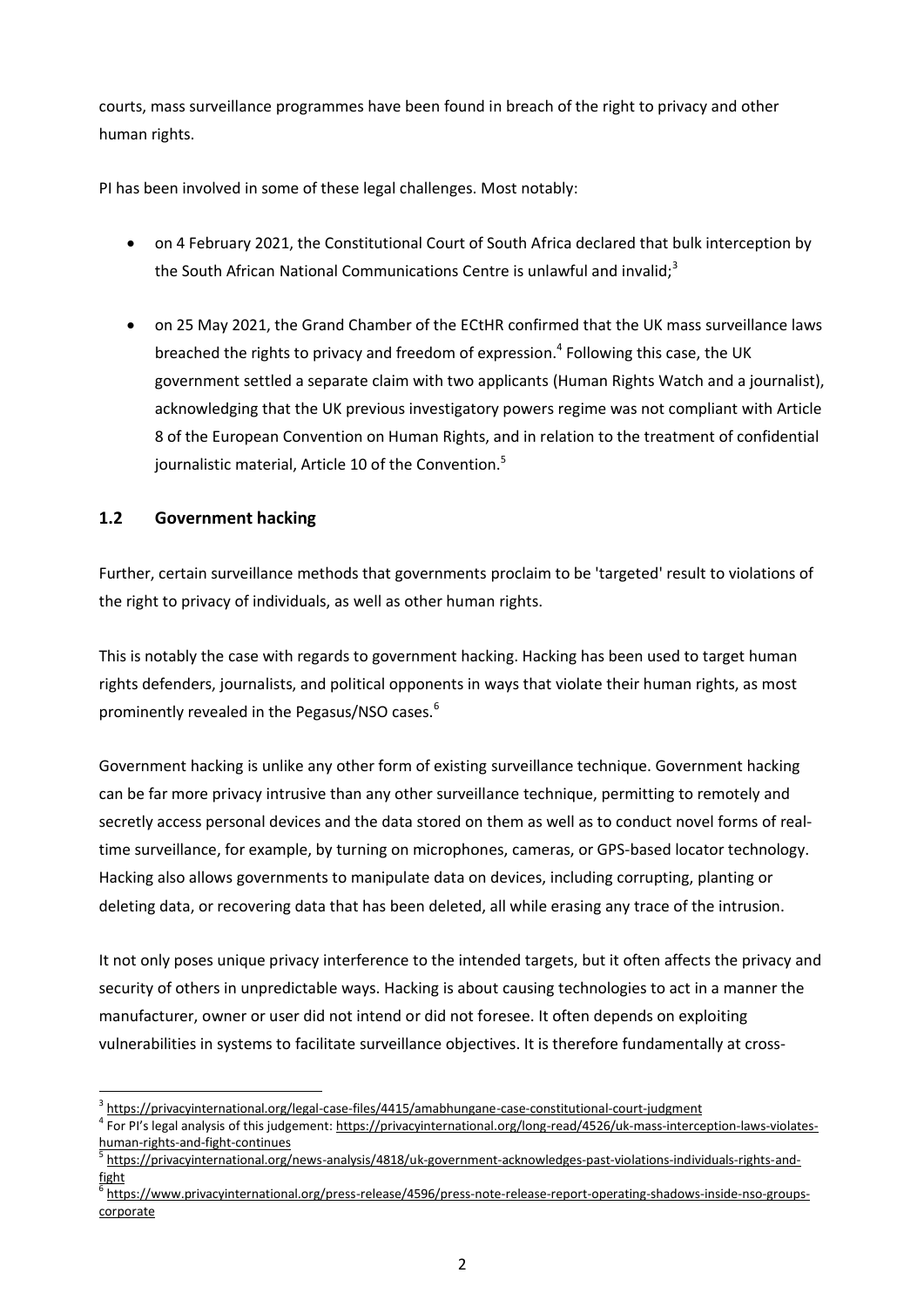purposes with digital security aims: in the surveillance context, the government identifies vulnerabilities, not to secure systems through testing and coordinated disclosure, but to exploit them in order to facilitate a surveillance objective. This approach only undermines the security of the target system but also of other systems.<sup>7</sup>

#### **1.3 Mobile phone extraction**

Mobile phone extraction tools enable police and other authorities to download content and associated data from people's phones. This can apply to suspects, witnesses, and even victims of crime – often without their knowledge or consent.<sup>8</sup>

The risks that this surveillance technology poses are well illustrated in the case brought by asylum seeking claimants in the UK, which resulted in a High Court ruling on 25 March 2022 that the UK government acted unlawfully and breached human rights and data protection laws by operating a secret, blanket policy of seizing, retaining and extracting data from the mobile phones of asylum seekers arriving by small boats.<sup>9</sup>

Increasingly mobile phone extraction can be used to target protestors without an appropriate legal framework or safeguards.<sup>10</sup> Human rights groups have warned about use of such intrusive technologies in Argentina, Colombia, Palestine, Paraguay, and the UK.<sup>11</sup> Other countries are reportedly using such capabilities in violation of human rights standards, including Argentina.<sup>12</sup>

## **1.4 Examples of surveillance targeting human rights defenders**

Because of its covert nature, lack of authorisation or oversight, and the lack of notification mechanisms, it is notoriously difficult to document examples of surveillance of individuals. Surveillance that is often conducted without a legitimate justification, such as ongoing criminal investigation. However, such instances are increasingly documented, as for example with Pegasus/NSO cases above. Moreover, PI has collected testimonies of human rights defenders in Colombia, Indonesia, Mexico, and South Africa.<sup>13</sup>

<sup>&</sup>lt;sup>7</sup> For PI's safeguards on government hacking: [https://privacyinternational.org/sites/default/files/2018-](https://privacyinternational.org/sites/default/files/2018-08/2018.01.17%20Government%20Hacking%20and%20Surveillance.pdf) [08/2018.01.17%20Government%20Hacking%20and%20Surveillance.pdf.](https://privacyinternational.org/sites/default/files/2018-08/2018.01.17%20Government%20Hacking%20and%20Surveillance.pdf)

<sup>8</sup> <https://privacyinternational.org/long-read/3256/technical-look-phone-extraction>

<sup>&</sup>lt;sup>9</sup> [https://privacyinternational.org/press-release/4812/press-release-high-court-rules-seizing-and-retaining-mobile-phones](https://privacyinternational.org/press-release/4812/press-release-high-court-rules-seizing-and-retaining-mobile-phones-asylum)[asylum](https://privacyinternational.org/press-release/4812/press-release-high-court-rules-seizing-and-retaining-mobile-phones-asylum)

<sup>&</sup>lt;sup>3</sup><https://privacyinternational.org/explainer/4484/how-mobile-phone-extraction-can-be-used-protest>

<sup>&</sup>lt;sup>11</sup> See the guides produced by groups from each country: <https://privacyinternational.org/campaigns/freetoprotest>  $12$  It has been documented that such surveillance capabilities have been acquired by various security and law enforcement bodies in Argentina including Cellebrite's ''Universal Forensic Extraction Device'' (UFED) by the Argentine National Gendarmerie (GNA) which has 35 licenses to use this tool, the Airport Security Police (PSA) which may have at least licenses, the Argentine Naval Prefecture, various Regional Forensic Investigation Laboratories set up by the Ministry of Justice and Human Rights across the country, as well as various provincial ministerial bodies in Santa Fe, Córdoba, Autonomous City of Buenos Aires, Salta, Chubut, Santiago de Estero, Chaco. Other products and tools documented to have acquired by law enforcement agencies including MSAB's forensic mobile phone tool XRY and Magnet Forensics's Magnet AXIOM. [https://adc.org.ar/informes/quien](https://adc.org.ar/informes/quien-revisa-tu-telefono/)[revisa-tu-telefono/](https://adc.org.ar/informes/quien-revisa-tu-telefono/)

<https://privacyinternational.org/campaigns/being-target>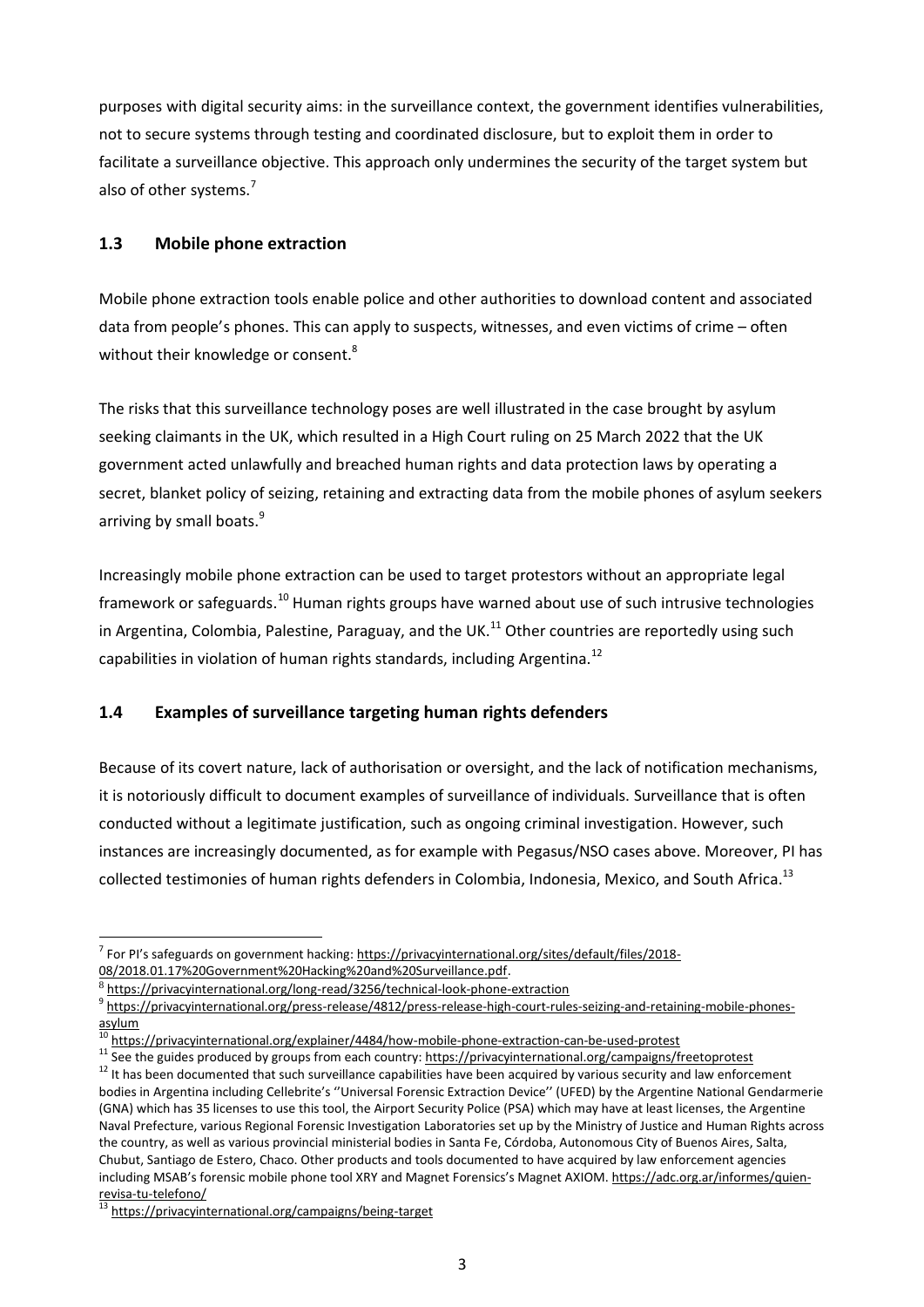Further in 2021, the Defenders Coalition in Kenya published the results of its survey of 56 human rights defenders from across Kenya, who have raised concerns about their mobile phones being tapped and their communication intercepted. As the report notes, these experiences have had a chilling effect on the exercise of their rights and freedoms of expression, association, and assembly.<sup>14</sup>

#### **1.5 The role of industry**

Although it is possible that some governments manufacture tools to conduct digital surveillance themselves, many states buy the sophisticated technology enabling such surveillance from private companies. They justify the procurement of these technologies as essential for maintaining law and order.<sup>15</sup> Some of these surveillance companies manufacture and sell spyware or other such tools to states, who have, in addition to legitimate purposes, used surveillance to shrink the space for dissent by targeting HRDs, in violation of their internationally recognized human rights.<sup>16</sup> These companies are often opaque in their structure, activities and clients. PI together with Amnesty International and SOMO published a briefing to analyse the corporate structure of the NSO group to highlight the human rights risks and corporate dynamics that characterize the broader surveillance industry, and to support civil society in their efforts to seek accountability for abuses.<sup>17</sup> Further, in May 2022 PI reported on the rise of the private intelligence industry where some governments and private actors increasingly resort for conducting surveillance. The report details use of hacking techniques, monitoring of environmental and other activists, and running fake 'astroturfing' campaigns for big polluters and examines the gap in UK current legal regime.<sup>18</sup>

# **2. Access of state authorities to personal data collected by companies, including in cross-border contexts**

## **2.1 Data retention**

Governments continue to impose untargeted, blanket obligations to retain communications data on Telcos and other service providers, despite consistent recognition by courts and human rights experts that these data retention laws and practices breach applicable human rights standards.

In 2020, for instance, the Court of Justice of the European Union (CJEU) issued two judgments ruling that the UK, French, and Belgian bulk data collection or retention regimes must be brought within EU law, confirming that privacy safeguards set out in EU law apply if a national government forces

<sup>&</sup>lt;sup>14</sup> <https://privacyinternational.org/report/4469/defenders-coalition-impact-communication-surveillance-hrds-kenya>

<sup>15</sup> See among others PI's Global Surveillance Industry report, 2018, [https://privacyinternational.org/explainer/1632/global](https://privacyinternational.org/explainer/1632/global-surveillance-industry)[surveillance-industry](https://privacyinternational.org/explainer/1632/global-surveillance-industry)

<https://privacyinternational.org/long-read/2852/protecting-civic-spaces>

<sup>17</sup> [https://www.privacyinternational.org/press-release/4596/press-note-release-report-operating-shadows-inside-nso-groups](https://www.privacyinternational.org/press-release/4596/press-note-release-report-operating-shadows-inside-nso-groups-corporate)[corporate](https://www.privacyinternational.org/press-release/4596/press-note-release-report-operating-shadows-inside-nso-groups-corporate)

<sup>18</sup> <https://www.privacyinternational.org/report/4850/briefing-controlling-uks-private-intelligence-industry> For other examples, see <https://www.privacyinternational.org/learn/surveillance-industry>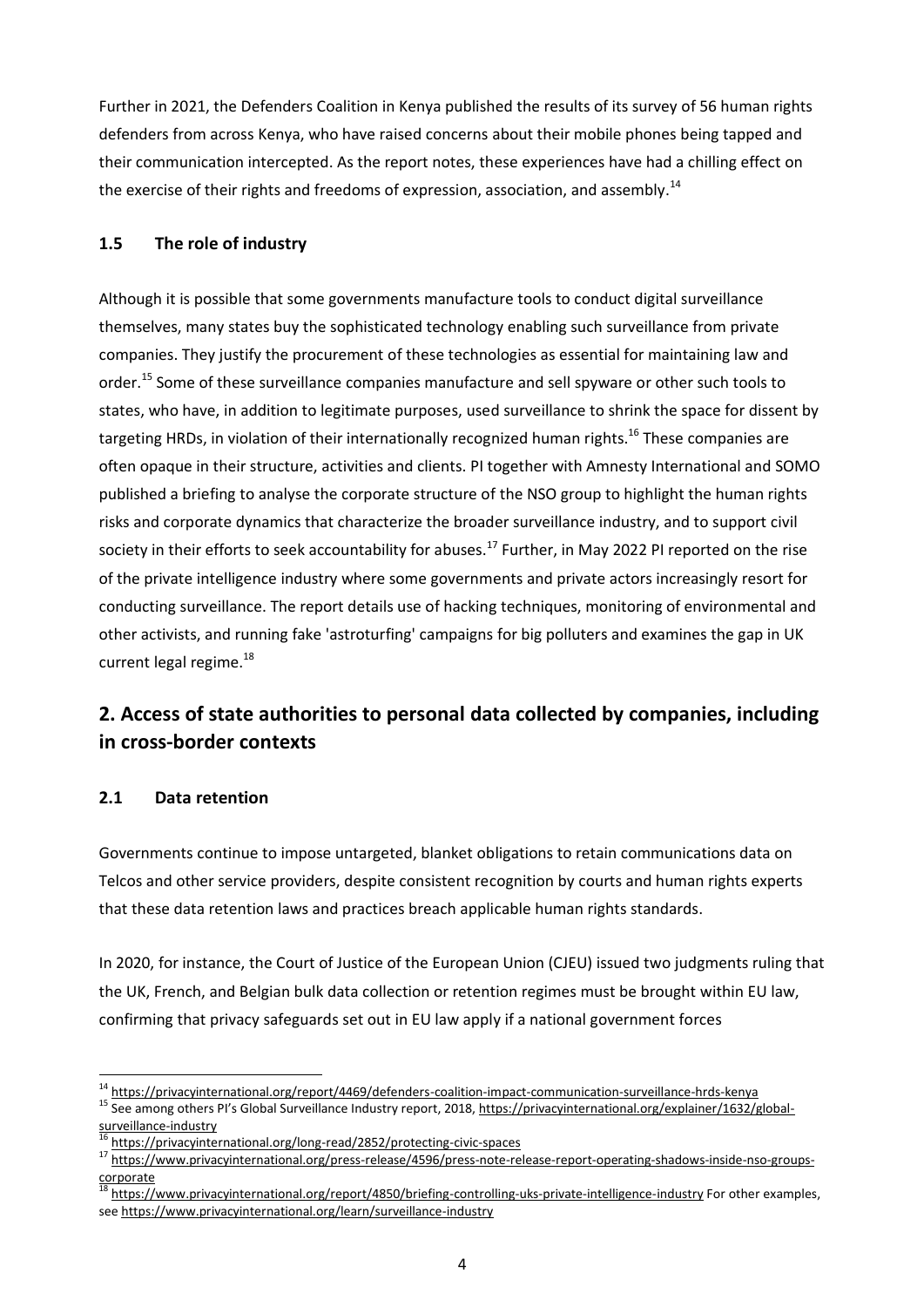telecommunications providers to retain personal data, including when it is done for the purposes of national security.<sup>19</sup>

Regretfully, data retention continues to be in place, including in EU member states which should adhere to the CJEU judgements, and it is only through challenges before national courts that the data retention laws are repealed.<sup>20</sup>

## **2.2 Public Private Partnerships (PPP) and their implications for the right to privacy**

PI and its partners have documented several cases where public authorities (including police forces, but also national and local authorities) partner with private companies in order to expand their surveillance capabilities and process mass quantities of personal data (including often biometric data, such as facial images). $^{21}$  These PPPs are taking on a new form, diverging from traditional public procurement relationships. We observe much more co-dependency between the parties, whereby the state may be developing new systems or processes entirely reliant on the services of one company, and the company may be receiving access to data or other information for use in developing its own services.

Examples include:

- Agreement between King's Cross Central Limited Partnership (KCCLP) and the Metropolitan Police for CCTV cameras equipped with FRT in Kings Cross (London, UK); $^{22}$
- Surveillance partnerships between Amazon Ring and law-enforcement around the world:<sup>23</sup>
- Installation of FRT cameras in Como, Italy<sup>24</sup> and Belgrade, Serbia;  $^{25}$
- Agreement between Amazon and National Health Service (NHS) in the UK;<sup>26</sup>
- Smart Sustainable cities initiatives in Zimbabwe; $27$
- Installation of CCTV cameras Uganda.<sup>28</sup>

<sup>&</sup>lt;sup>19</sup> For PI's reaction to the judgments, see [https://www.privacyinternational.org/press-release/4205/press-release-ruling-eus](https://www.privacyinternational.org/press-release/4205/press-release-ruling-eus-highest-court-finds-uk-french-and-belgian-mass)[highest-court-finds-uk-french-and-belgian-mass](https://www.privacyinternational.org/press-release/4205/press-release-ruling-eus-highest-court-finds-uk-french-and-belgian-mass)

<sup>&</sup>lt;sup>20</sup> For example, see <https://curia.europa.eu/jcms/upload/docs/application/pdf/2022-04/cp220058en.pdf> and <https://edri.org/our-work/portugal-constitutional-court-strikes-data-retention-down/>

<https://privacyinternational.org/learn/public-private-surveillance-partnerships>

<sup>22</sup> <https://privacyinternational.org/case-study/3973/kings-cross-has-been-watching-you-and-police-helped>

<sup>23</sup> <https://privacyinternational.org/long-read/3971/one-ring-watch-them-all>

<sup>24</sup> <https://privacyinternational.org/case-study/4166/how-facial-recognition-spreading-italy-case-como>

<sup>25</sup> <https://privacyinternational.org/case-study/3967/thousands-cameras-citizen-response-mass-biometric-surveillance>

<sup>&</sup>lt;sup>26</sup> [https://privacyinternational.org/node/3298;](https://privacyinternational.org/node/3298) [https://www.privacyinternational.org/news-analysis/4486/amazon-alexanhs](https://www.privacyinternational.org/news-analysis/4486/amazon-alexanhs-contract-ico-allows-partial-disclosure)[contract-ico-allows-partial-disclosure](https://www.privacyinternational.org/news-analysis/4486/amazon-alexanhs-contract-ico-allows-partial-disclosure)

<sup>&</sup>lt;sup>2</sup> <https://privacyinternational.org/long-read/4692/huawei-and-surveillance-zimbabwe>

<sup>28</sup> <https://privacyinternational.org/case-study/3969/huawei-infiltration-uganda>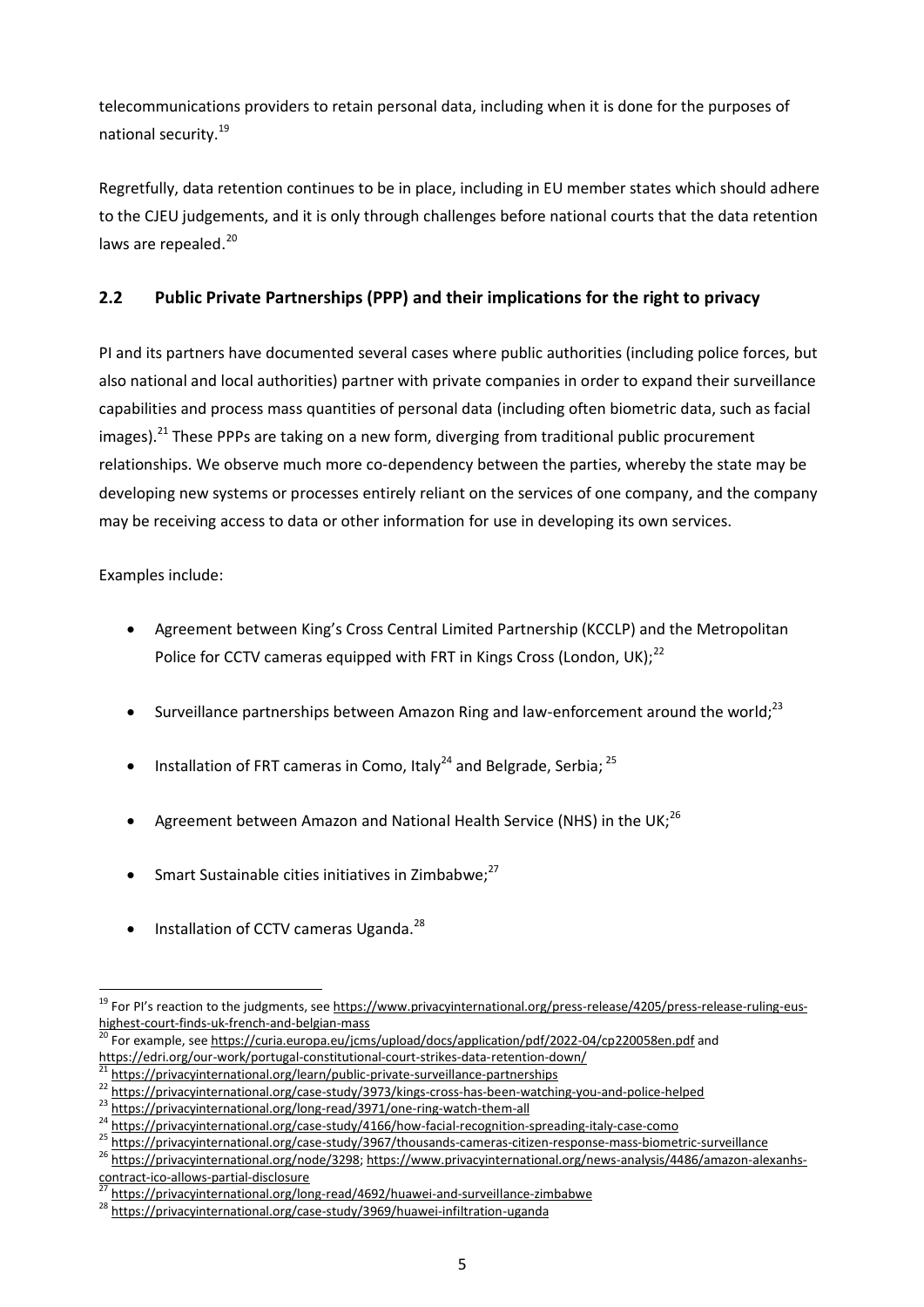Further, there is a growing reliance by governments on the services offered by data analytics companies, which provide analytical techniques to search, aggregate, and cross-reference large data sets in order to develop intelligence and insights, and thereby inform public decision-making. While per se data analytics tools do not necessarily raise human rights concerns, the way they are used do so. PI has raised concerns about data analytics practices, by companies such as Palantir, whose tools may pose a real danger to people in vulnerable positions such as at international border crossings.<sup>29</sup> PI also documented on the company's contracts with the national health service (NHS) and other critical government departments in the UK.<sup>30</sup> We faced a complete lack of transparency and accountability with regards to the role of Palantir's data analytics in the formulation of public policy – leaving us and the public unable to understand its rationale, nor to challenge any potential underlying human rights abuses.

Based on the United Nations Guiding Principles on Business and Human Rights, PI developed a set of safeguards for states and companies to mitigate the risks of human rights abuses resulting from PPPs that rely on the processing of personal data.<sup>31</sup>

# **3. Use of publicly accessible information and data by state authorities, for example when monitoring social media**

#### **3.1 SOCMINT by government authorities**

As noted in the 2018 report of the High Commissioner for Human Rights, "the right to privacy comes into play when a Government is monitoring a public space, such as a marketplace or a train station, thereby observing individuals. Similarly, when information that is publicly available about an individual on social media is collected and analysed, it also implicates the right to privacy. The public sharing of information does not render its substance unprotected."<sup>32</sup>

Social media surveillance is not only the purview of law enforcement and intelligence agencies as already widely documented.<sup>33</sup> In the UK, for example, local authorities are looking at people's social media accounts, such as Facebook, as part of their intelligence gathering and investigation tactics in areas such as council tax payments, children's services, benefits and monitoring protests and demonstrations.<sup>34</sup>

<sup>&</sup>lt;sup>29</sup> [https://privacyinternational.org/long-read/2216/who-supplies-data-analysis-and-tech-infrastructure-us-immigration](https://privacyinternational.org/long-read/2216/who-supplies-data-analysis-and-tech-infrastructure-us-immigration-authorities)[authorities](https://privacyinternational.org/long-read/2216/who-supplies-data-analysis-and-tech-infrastructure-us-immigration-authorities)

<https://privacyinternational.org/report/4271/all-roads-lead-palantir>

<sup>31</sup> <https://privacyinternational.org/our-demands/safeguards-public-private-surveillance-partnerships>

<sup>32</sup> https://undocs.org/A/HRC/39/29

<sup>33</sup> <https://privacyinternational.org/legal-action/salman-butt-v-united-kingdom> and

[https://privacyinternational.org/sites/default/files/2019-03/Submission%20on%20Article%2021%20of%20ICCPR\\_0.pdf](https://privacyinternational.org/sites/default/files/2019-03/Submission%20on%20Article%2021%20of%20ICCPR_0.pdf)<br>34 https://grivacyinternational.org/sites/default/files/2019-03/Submission%20on%20Article%2021%20of%20ICCPR\_0.p <https://privacyinternational.org/report/3584/when-local-authorities-arent-your-friends>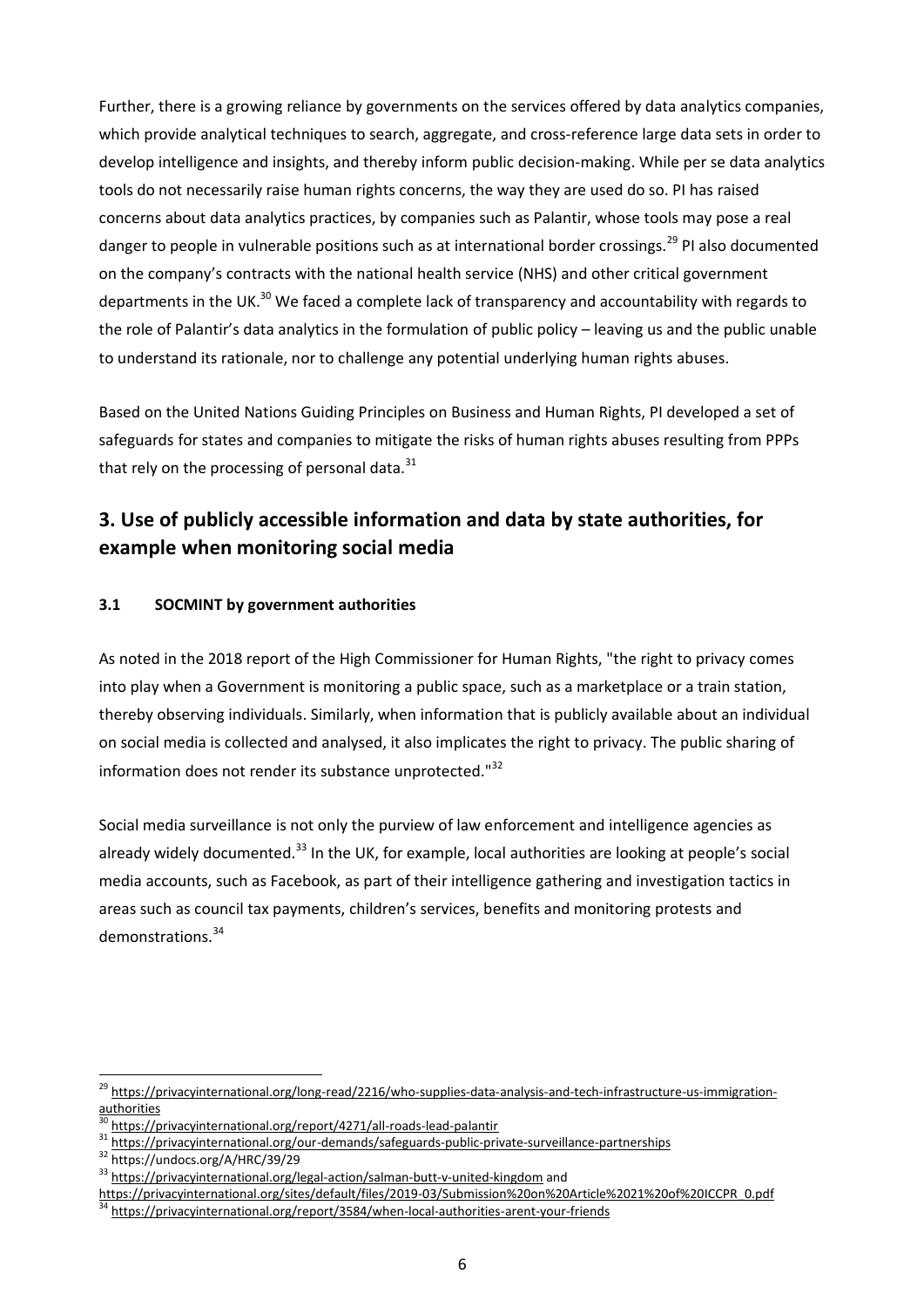#### **3.2 Role of private companies**

Left unregulated, the routine collection and processing of publicly available information or data may lead to the kind of abuses observed in other forms of covert surveillance operations.

This is particularly so as technologies allow the large scale collection and processing of biometrics data, including facial images. Among the most concerning example of this practice is Clearview, a facial recognition company claiming to have built "the largest known database of 3+ billion facial images". It uses an "automated image scraper" to search the web and collect any images that it detects as containing human faces. All these faces are then run through its proprietary facial software, to build a gigantic biometrics database. Clearview then sells access to this database to private companies and law enforcement authorities. Various actions have been launched across the globe against Clearview's practices, in countries with biometrics or data protection regulation, including by PI.<sup>35</sup>

# **4. Measures relying on digital technology taken to combat the Covid-19 pandemic**

To respond to the challenges posed by the Covid-19 pandemic, governments introduced a range of measures, often relying on untested or poorly tested technologies, including with the aim to track the spread of the virus.<sup>36</sup>

We have observed that the lack of human rights due diligence and effective enforcement of existing human rights obligations and responsibilities of governments and private entities led to short-sighted decision-making with little consideration of what is needed for an effective public health response and limited understanding of the impact on individuals and communities, in particular those in vulnerable positions. 37

Below we tackle two developments which particularly impacted on the right to privacy, but this is not an exhaustive list of concerns associated with measures deployed during the Covid-19 which had severe implications for people's rights and freedoms.

## **4.1 Contact tracing and Covid-19 applications**

Concerns about the effectiveness of proximity tracing with Bluetooth technologies were coupled with longstanding privacy concerns of using telecommunications data to track individuals.<sup>38</sup> Some countries

<sup>&</sup>lt;sup>35</sup> <https://privacyinternational.org/legal-action/challenge-against-clearview-ai-europe> See also recent developments in the US <https://www.aclu.org/press-releases/big-win-settlement-ensures-clearview-ai-complies-with-groundbreaking-illinois>

[https://privacyinternational.org/campaigns/fighting-global-covid-19-power-grab;](https://privacyinternational.org/campaigns/fighting-global-covid-19-power-grab) <https://privacyinternational.org/examples/tracking-global-response-covid-19>

<https://privacyinternational.org/examples/migration-and-covid-19>

<sup>38</sup> [https://privacyinternational.org/news-analysis/3461/extraordinary-powers-need-extraordinary-protections.](https://privacyinternational.org/news-analysis/3461/extraordinary-powers-need-extraordinary-protections) For an outline of different tracking technologies used during the Covid-19 pandemic and their flaws, see PI, Covid-19: a tech post-mortem, <https://privacyinternational.org/explainer/4814/covid-2022-tech-retrospective>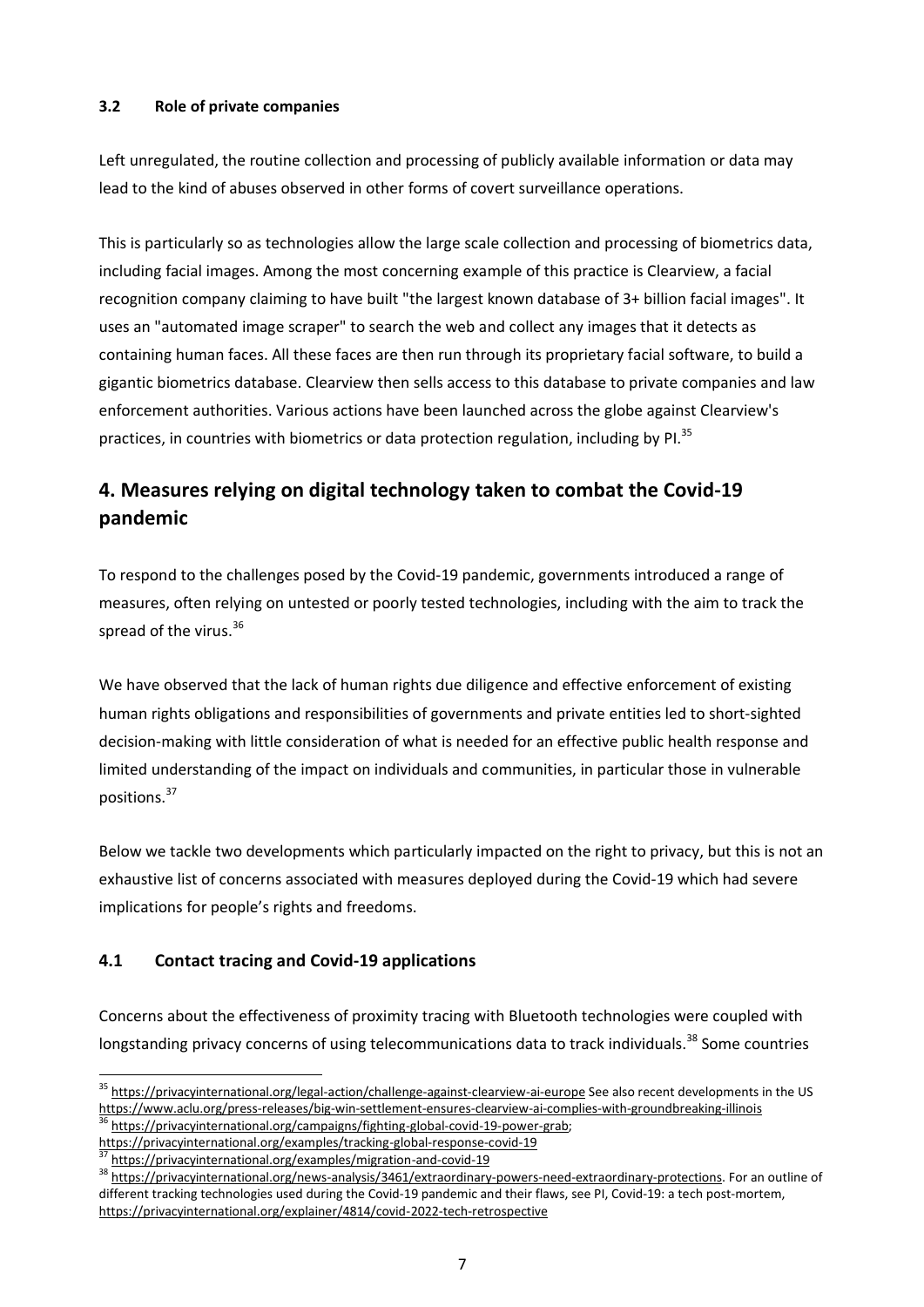like Israel attempted, but were prevented from, to use the data generated by such apps to allow the intelligence agency to surveil Covid-19 positive individuals.<sup>39</sup> Reports of repurposing of contact tracing apps for law enforcement goals have emerged in Australia<sup>40</sup>, Germany,<sup>41</sup> and Singapore.<sup>42</sup> There were also examples of function creep with contact tracing apps used to enforce lockdown measures and control crowds.<sup>43</sup> Furthermore, organisations around the world documented the lack of privacy safeguards built into the design and implementation of contact tracing apps including in Colombia,<sup>44</sup> the Philippines<sup>45</sup>, whilst others reported their disproportionate negative impact on marginalised groups such a women, minority groups and criminalised communities leading to discrimination and stigma.<sup>46</sup>

#### **4.2 Covid-19 vaccination status certification**

While it is still too early to assess the effectiveness of Covid-19 vaccination certification, the technical specifications and implementation guidance published by the World Health Organisation on 6 August 2021 offered some important recommendations, particularly around risk and privacy assessments and data protection requirements. As our analysis shows, however, the WHO guidance is remarkably weak in providing technical details to health authorities and makes assumptions on the available national infrastructure which is simply often not there. $47$ 

Despite this global guidance, there was limited global harmonised approach to the use and purpose of Covid-19 certification documentation. The uses of the certificate varied considerably across the globe. Some governments, including Israel,<sup>48</sup> France,<sup>49</sup> and Italy,<sup>50</sup> amongst others,<sup>51</sup> required the mandatory provision of a certificate to allow access to public life and activities such as public venues such as restaurants, or cultural events. Whilst others never fully developed a policy on their use<sup>52</sup> and with the pandemic having evolved other pending plans have been dropped<sup>53</sup> including for international travel in some instances.<sup>54</sup>

<sup>39</sup> <https://www.bbc.com/news/technology-52439145>

<sup>&</sup>lt;sup>40</sup> [https://theconversation.com/police-debacle-leaves-the-mcgowan-government-battling-to-rebuild-public-trust-in-the](https://theconversation.com/police-debacle-leaves-the-mcgowan-government-battling-to-rebuild-public-trust-in-the-safewa-app-162850)[safewa-app-162850](https://theconversation.com/police-debacle-leaves-the-mcgowan-government-battling-to-rebuild-public-trust-in-the-safewa-app-162850)

<https://www.dw.com/en/german-police-under-fire-for-misuse-of-covid-contact-tracing-app/a-60393597>

<sup>42</sup> <https://www.bbc.co.uk/news/world-asia-55541001>

<sup>&</sup>lt;sup>43</sup> [https://www.lacapital.com.ar/la-ciudad/controlaran-quienes-incumplieron-elaislamiento-una-app-sus-celulares](https://www.lacapital.com.ar/la-ciudad/controlaran-quienes-incumplieron-elaislamiento-una-app-sus-celulares-n2572740.html)[n2572740.html](https://www.lacapital.com.ar/la-ciudad/controlaran-quienes-incumplieron-elaislamiento-una-app-sus-celulares-n2572740.html)

 $^{44}$  <https://web.karisma.org.co/covid-apps-in-colombia-karismas-digital-security-and-privacy-evaluation/><br> $^{45}$  https://fma.ph/2020/07/08/open-letter-to-request-for-strong-user-privacy-protections-in-the-philippi

<sup>45</sup> [https://fma.ph/2020/07/08/open-letter-to-request-for-strong-user-privacy-protections-in-the-philippines-covid-19-contact](https://fma.ph/2020/07/08/open-letter-to-request-for-strong-user-privacy-protections-in-the-philippines-covid-19-contact-tracing-efforts/)[tracing-efforts/](https://fma.ph/2020/07/08/open-letter-to-request-for-strong-user-privacy-protections-in-the-philippines-covid-19-contact-tracing-efforts/)

<https://www.hhrjournal.org/2020/04/contact-tracing-apps-extra-risks-for-women-and-marginalized-groups/>

<sup>47</sup> [https://privacyinternational.org/advocacy/4607/covid-19-vaccination-certificates-who-sets-minimum-demands](https://privacyinternational.org/advocacy/4607/covid-19-vaccination-certificates-who-sets-minimum-demands-governments-must-do-even)[governments-must-do-even](https://privacyinternational.org/advocacy/4607/covid-19-vaccination-certificates-who-sets-minimum-demands-governments-must-do-even)

<https://www.theguardian.com/world/2021/feb/28/green-pass-how-are-vaccine-passports-working-in-israel>

<sup>19</sup> <https://www.theguardian.com/world/2021/jul/12/france-mandates-covid-health-pass-for-restaurants-and-cafes> <sup>50</sup> [https://www.loc.gov/item/global-legal-monitor/2021-10-20/italy-government-establishes-stringent-green-covid-19](https://www.loc.gov/item/global-legal-monitor/2021-10-20/italy-government-establishes-stringent-green-covid-19-certification-mandate/) [certification-mandate/](https://www.loc.gov/item/global-legal-monitor/2021-10-20/italy-government-establishes-stringent-green-covid-19-certification-mandate/)

<https://www.euronews.com/travel/2021/10/12/green-pass-which-countries-in-europe-do-you-need-one-for>

<sup>52</sup> <https://www.bbc.co.uk/news/uk-58535258>

<sup>53</sup> <https://www.aljazeera.com/news/2022/2/17/israel-pm-announces-end-of-vaccine-green-pass>

<sup>54</sup> <https://www.independent.co.uk/travel/news-and-advice/countries-no-travel-restrictions-tests-unvaccinated-b2071371.html>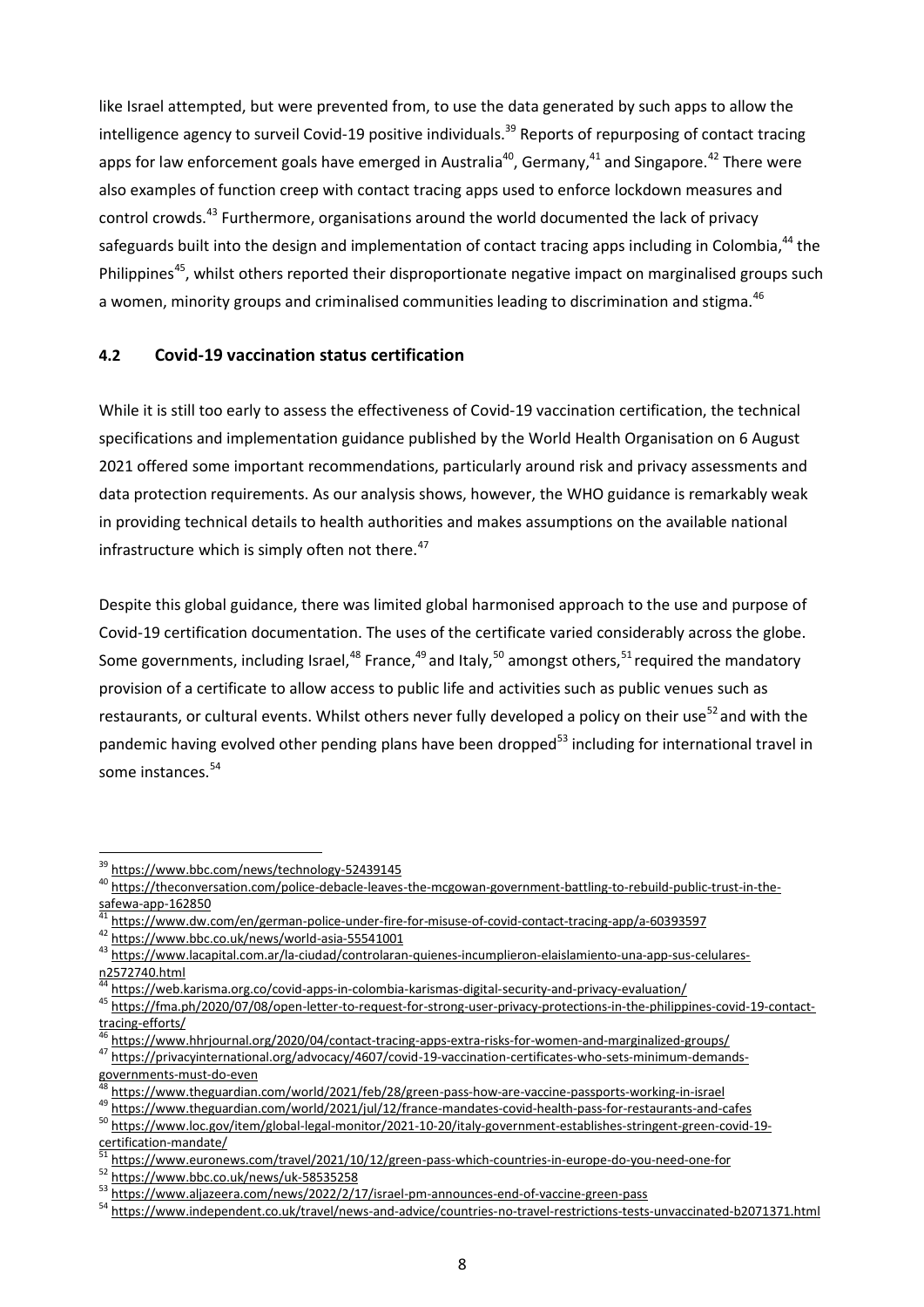In particular the mandatory approach to Covid-19 certification raised some serious concerns in terms of discrimination and in particular the impact on already marginalised communities in contexts where access to vaccination was unequal and remained problematic in many parts of the world.<sup>55</sup> These risks and harms were also highlighted by the WHO in its guidance and aligned with its position that such mandatory requirements should not be introduced, at least in the context of international travel, "given that there are still critical unknowns regarding the efficacy of vaccination in reducing transmission."<sup>56</sup>

#### **4.3 Delivery of assistance/social services**

The pandemic has also accelerated the digitisation and automation of delivery of social protection programmes by governments and international organisations across the world as governments grappled with the socio-economic crisis which unfolded alongside the health crisis.<sup>57</sup> PI and some of its global partners have documented some of the human rights concerns of these programmes<sup>58</sup> which often result in exclusion of the most vulnerable,<sup>59</sup> arbitrary outcomes and lack of transparency,<sup>60</sup> as well as revealing indiscriminate access to public registration databases by private financial institutions and other intermediaries to facilitate the assessment of eligibility to such programmes.<sup>61</sup>

It is important to note that unfortunately these concerns are not new and were extensively reported by the UN Special Rapporteur on extreme poverty in his report on digital welfare states,<sup>62</sup> and these developments have been observed across the world, including in Colombia, Paraguav. Brazil.<sup>63</sup> the United Kingdom, Uganda, and India to name a few. <sup>64</sup>

<sup>&</sup>lt;sup>55</sup> [https://www.cambridge.org/core/journals/european-journal-of-risk-regulation/article/abs/veil-of-the-covid19-vaccination](https://www.cambridge.org/core/journals/european-journal-of-risk-regulation/article/abs/veil-of-the-covid19-vaccination-certificates-ignorance-of-poverty-injustice-towards-the-poor/0D8AE039213D7B5F1059FA15D62EEE5A)[certificates-ignorance-of-poverty-injustice-towards-the-poor/0D8AE039213D7B5F1059FA15D62EEE5A;](https://www.cambridge.org/core/journals/european-journal-of-risk-regulation/article/abs/veil-of-the-covid19-vaccination-certificates-ignorance-of-poverty-injustice-towards-the-poor/0D8AE039213D7B5F1059FA15D62EEE5A) [https://www.the](https://www.the-star.co.ke/news/2021-11-22-amnesty-warns-against-mandatory-vaccination-approach/)[star.co.ke/news/2021-11-22-amnesty-warns-against-mandatory-vaccination-approach/](https://www.the-star.co.ke/news/2021-11-22-amnesty-warns-against-mandatory-vaccination-approach/)

<sup>56</sup> [https://www.who.int/news-room/articles-detail/interim-position-paper-considerations-regarding-proof-of-covid-19](https://www.who.int/news-room/articles-detail/interim-position-paper-considerations-regarding-proof-of-covid-19-vaccination-for-international-travellers) [vaccination-for-international-travellers](https://www.who.int/news-room/articles-detail/interim-position-paper-considerations-regarding-proof-of-covid-19-vaccination-for-international-travellers)<br>
<sup>57</sup> See: http://

<sup>57</sup> See: [https://www.unodc.org/unodc/en/press/releases/2020/April/united-nations-secretary-general-launches-plan-to](https://www.unodc.org/unodc/en/press/releases/2020/April/united-nations-secretary-general-launches-plan-to-address-the-potentially-devastating-socio-economic-impacts-of-covid-19.html)[address-the-potentially-devastating-socio-economic-impacts-of-covid-19.html;](https://www.unodc.org/unodc/en/press/releases/2020/April/united-nations-secretary-general-launches-plan-to-address-the-potentially-devastating-socio-economic-impacts-of-covid-19.html) [https://unsdg.un.org/resources/shared](https://unsdg.un.org/resources/shared-responsibility-global-solidarity-responding-socio-economic-impacts-covid-19)[responsibility-global-solidarity-responding-socio-economic-impacts-covid-19](https://unsdg.un.org/resources/shared-responsibility-global-solidarity-responding-socio-economic-impacts-covid-19)

<sup>58</sup> <https://privacyinternational.org/long-read/4582/year-pandemic-welfare-innovation-continues-penalise-poor>

<sup>59</sup> See India, [https://privacyinternational.org/long-read/4468/failures-digitisation-indias-food-security-programme-exclusion](https://privacyinternational.org/long-read/4468/failures-digitisation-indias-food-security-programme-exclusion-married-women-odisha)[married-women-odisha](https://privacyinternational.org/long-read/4468/failures-digitisation-indias-food-security-programme-exclusion-married-women-odisha)

See Colombia, [https://privacyinternational.org/long-read/4473/case-solidarity-income-colombia-experimentation-data](https://privacyinternational.org/long-read/4473/case-solidarity-income-colombia-experimentation-data-social-policy-during-pandemic)[social-policy-during-pandemic](https://privacyinternational.org/long-read/4473/case-solidarity-income-colombia-experimentation-data-social-policy-during-pandemic)

See Bolivia, [https://www.derechosdigitales.org/wp-content/uploads/identity-systems\\_ENG.pdf](https://www.derechosdigitales.org/wp-content/uploads/identity-systems_ENG.pdf)

<sup>&</sup>lt;sup>62</sup> UN General Assembly, "Report of the Special Rapporteur on extreme poverty and human rights," A/74/493, 11 October 2019 <sup>63</sup> InternetLab, "Brazil's Bolsa Familia Program: the impact on privacy rights", 13 May 2020, published on Pl's website and

available online at: <https://privacyinternational.org/long-read/3758/brazils-bolsa-familia-program-impact-privacy-rights> <sup>64</sup> See: Privacy International's submission on digital technology, social protection and human rights, May 2019,

[https://privacyinternational.org/advocacy/2996/privacy-internationals-submission-digital-technology-social-protection-and](https://privacyinternational.org/advocacy/2996/privacy-internationals-submission-digital-technology-social-protection-and-human)[human;](https://privacyinternational.org/advocacy/2996/privacy-internationals-submission-digital-technology-social-protection-and-human) Joints submission to the Special Rapporteurship on Economic, Social, Cultural and Environmental Rights of the Inter-American Commission on Human Rights (IACHR) regarding the situation of Economic, Social, Cultural and Environmental Rights (ESCR) in the region, November 2019, available online at: <https://privacyinternational.org/node/3361>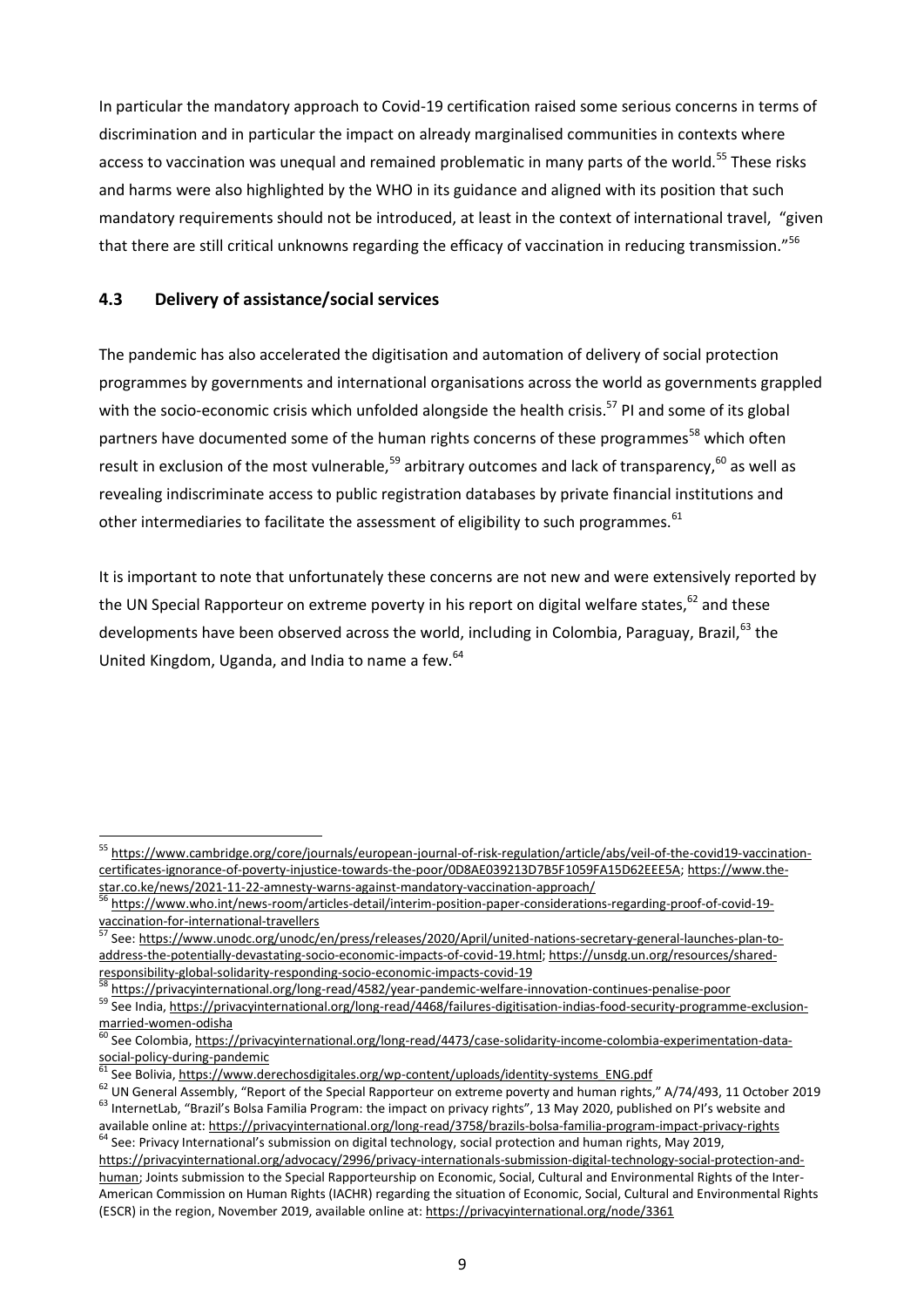## **5. Digital identity systems rolled out by States and companies**

## **5.1 Role of governments in rolling out digital ID systems**

Some of the largest, data-intensive government programmes in the world are national identity systems—centralised government identity schemes that link an individual's identity to a card or number, often using biometric data, and require identity authentication within the system for the provision of public benefits and participation in public life. The discussion surrounding these systems has largely focussed on their perceived benefits empowerment and inclusivity as well as for fraud protection, security, and the delivery of services.<sup>65</sup>

Governments are increasingly rolling out national digital ID systems, making it mandatory for individuals to register in them, justifying its need to do so on a range of aims from facilitating access to public services, to national security and fighting against corruption. These digital identity systems are run by governments, sometimes by private companies, or by a combination of both.

As digital ID systems increasingly require the processing of more data, particularly biometric data, they become more privacy invasive, particularly in the absence of or in a context of weak data protection laws. For example, a comparative study of digital ID systems in countries of the Gulf Council Cooperation (GCC), found that only Bahrain, Qatar, and Saudi Arabia have adopted general laws on data protection. Yet, even these laws contain vague and broad exemptions for data processing by government agencies. The report also found lack of independent oversight over personal data processing in general and over the identification system itself. <sup>66</sup> Various judgments issued by courts around the world, being asked to judge on the implications of identity systems particular on human rights, have taken the position that data protection is a pre-condition and key element of the protection framework which should be in place prior to the deployment if an identity system.<sup>67</sup>

While privacy and data protection issues are central concerns in the implementation of ID systems, <sup>68</sup> as registration in these digital ID systems are demanded to access an increasingly wide range of goods and services, they affect the exercise of a range of human rights. While governments and other proponents of digital ID systems highlight their potential benefits, little attention and public debate has focused on the potential harm that come from the implementation of such systems, notably exclusion, exploitation of personal data, and unlawful surveillance.

<sup>&</sup>lt;sup>65</sup> Hanmer, L. and Daham, M., 'Identification for Development: Its Potential for Empowering Women and Girls', World Bank, 9 November 2015. Available at: <https://blogs.worldbank.org/voices/identification-development-its-potential-empowering> women-and-girls; Pokharel, N. and Niroula, S., How a Legal Identity Leads to a Better Life, Open Society Foundations, Voices, 22 January 2015. Available at: [https://www.opensocietyfoundations.org/voices/how-legal-identity-leads-better-life\)](https://www.opensocietyfoundations.org/voices/how-legal-identity-leads-better-life)

<sup>&</sup>lt;sup>66</sup> [https://smex.org/the-digital-id-landscape-in-the-gcc-a-mapping-of-programs-regulations-and-human-rights-risks-report-](https://smex.org/the-digital-id-landscape-in-the-gcc-a-mapping-of-programs-regulations-and-human-rights-risks-report-2021/)[2021/](https://smex.org/the-digital-id-landscape-in-the-gcc-a-mapping-of-programs-regulations-and-human-rights-risks-report-2021/)

<sup>67</sup> [https://privacyinternational.org/learning-resources/guide-litigating-identity-systems;](https://privacyinternational.org/learning-resources/guide-litigating-identity-systems) [https://privacyinternational.org/news](https://privacyinternational.org/news-analysis/4778/data-protection-impact-assessments-and-id-systems-2021-kenyan-ruling-huduma)[analysis/4778/data-protection-impact-assessments-and-id-systems-2021-kenyan-ruling-huduma](https://privacyinternational.org/news-analysis/4778/data-protection-impact-assessments-and-id-systems-2021-kenyan-ruling-huduma)

<sup>68</sup> <https://privacyinternational.org/report/4159/guide-litigating-identity-systems-impact-identity-systems-rights-other-privacy>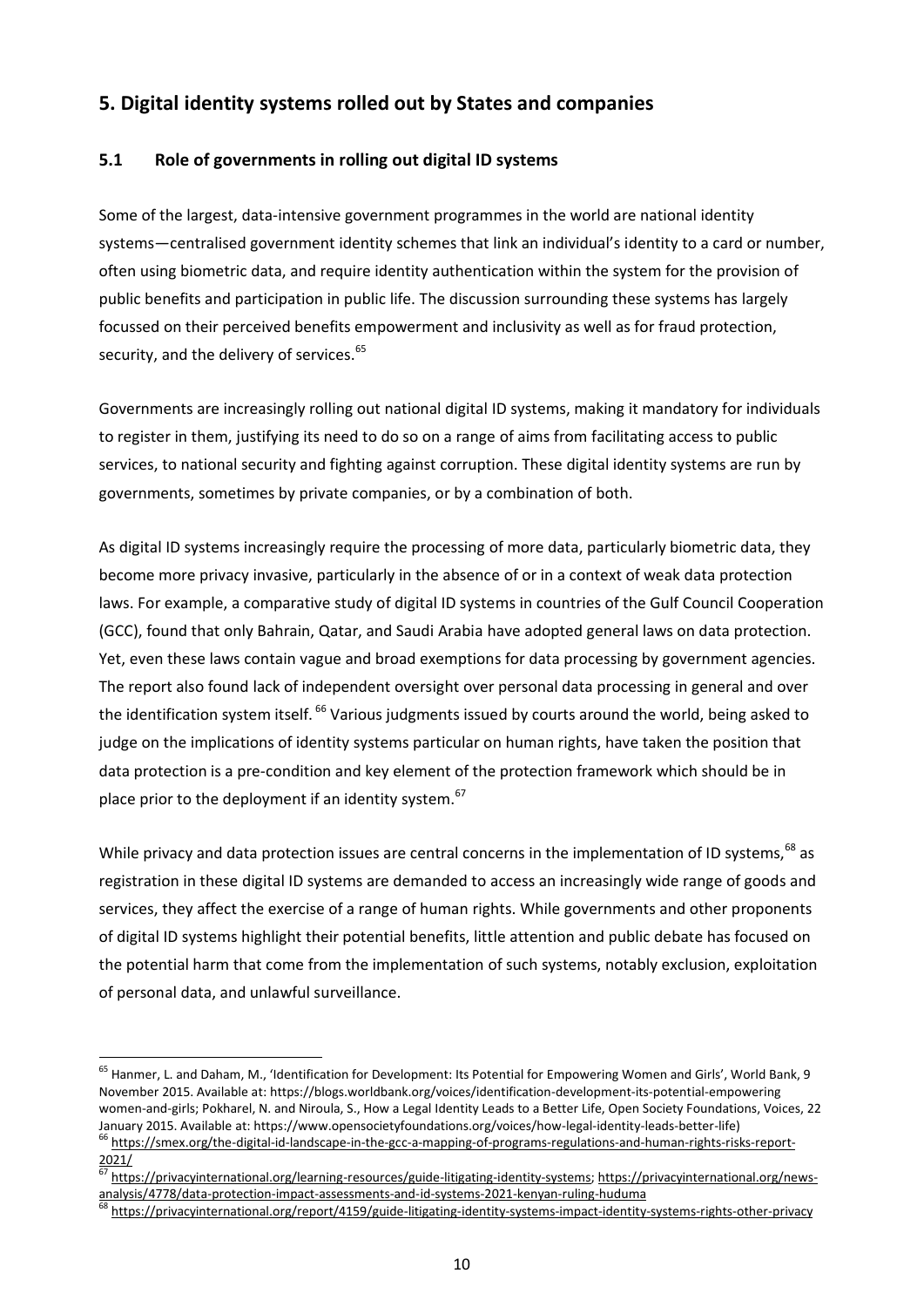PI's analysis has shown that the technical characteristics and modalities of the digital ID systems have a significant impact on its compliance with human rights standards.<sup>69</sup> For example, PI has collected many reports of massive data leaks, exclusion from access to benefits and even issues around de-duplication which marred the India's Aadhaar system over the years, showing the significant discrepancy between how the ID systems should work according to its proponents and how they work in practice.<sup>70</sup>

Only when challenged in courts some of the human rights concerns pertaining to digital ID systems such as those described in the following sections are at least partially addressed.<sup>71</sup> This points yet again at the failure of states to provide for adequate legislation and conduct thorough human rights due diligence, including impact assessment, prior to the introduction of digital ID systems.

#### **Exclusion**

As recognised by the UN Secretary General in his report on the role of new technologies for the realisation of economic, social and cultural rights: "One major concern linked to comprehensive digital identification systems is that these systems can themselves be sources of exclusion, contrary to their purpose."<sup>72</sup> People are being excluded from accessing some public services as the result of not having a digital ID, because of discriminatory application, technical or logistical barriers or enrolment and verification not being possible. These systems never reach universal coverage, and research in Chile.<sup>73</sup> Uganda, $74$  and India<sup>75</sup> has shown, they leave people unable to rights to social security, education and healthcare including some of the most marginalised people as was argued in the case of the ID system in Kenya.<sup>76</sup>

Sometimes the capture of biometric identifiers such as fingerprints is made mandatory to enrol in these systems, despite not everyone having "readable" fingerprints. Exclusion is also likely to happen if someone ends up with an ID that they are not able to make use of e.g. if gender markers assigned on ID is different from their self-identified gender.<sup>77</sup>

<sup>69</sup> <https://privacyinternational.org/long-read/4656/digital-national-id-systems-ways-shapes-and-forms>

<sup>70</sup> <https://privacyinternational.org/case-study/4698/id-systems-analysed-aadhaar>

<sup>&</sup>lt;sup>71</sup> The Mauritian Supreme Court highlighted how security risks associated with biometrics were not adequately defended against, the Aadhaar judgement in India raised concerns around centralised databases, the Supreme Court of the Philippines identified the risk that an individual's movements could be tracked using a national identity system, and the Kenyan High Court specified risks of exclusion as a result of biometric failures as well as other identity system registration failures. <https://privacyinternational.org/learning-resources/guide-litigating-identity-systems>

[https://www.ohchr.org/en/documents/reports/ahrc4329-report-role-new-technologies-realization-economic-social-and](https://www.ohchr.org/en/documents/reports/ahrc4329-report-role-new-technologies-realization-economic-social-and-cultural)[cultural](https://www.ohchr.org/en/documents/reports/ahrc4329-report-role-new-technologies-realization-economic-social-and-cultural)

<https://privacyinternational.org/long-read/2544/exclusion-and-identity-life-without-id>

<sup>74</sup> <https://chrgj.org/wp-content/uploads/2021/06/CHRGJ-Report-Chased-Away-and-Left-to-Die.pdf>

<sup>75</sup> [https://privacyinternational.org/long-read/4472/exclusion-design-how-national-id-systems-make-social-protection](https://privacyinternational.org/long-read/4472/exclusion-design-how-national-id-systems-make-social-protection-inaccessible)[inaccessible](https://privacyinternational.org/long-read/4472/exclusion-design-how-national-id-systems-make-social-protection-inaccessible)

<sup>&</sup>lt;sup>3</sup> <https://privacyinternational.org/video/4412/when-id-leaves-you-without-identity-case-double-registration-kenya>

<sup>77</sup> [https://privacyinternational.org/long-read/4372/my-id-my-identity-impact-id-systems-transgender-people-argentina-france](https://privacyinternational.org/long-read/4372/my-id-my-identity-impact-id-systems-transgender-people-argentina-france-and)[and](https://privacyinternational.org/long-read/4372/my-id-my-identity-impact-id-systems-transgender-people-argentina-france-and)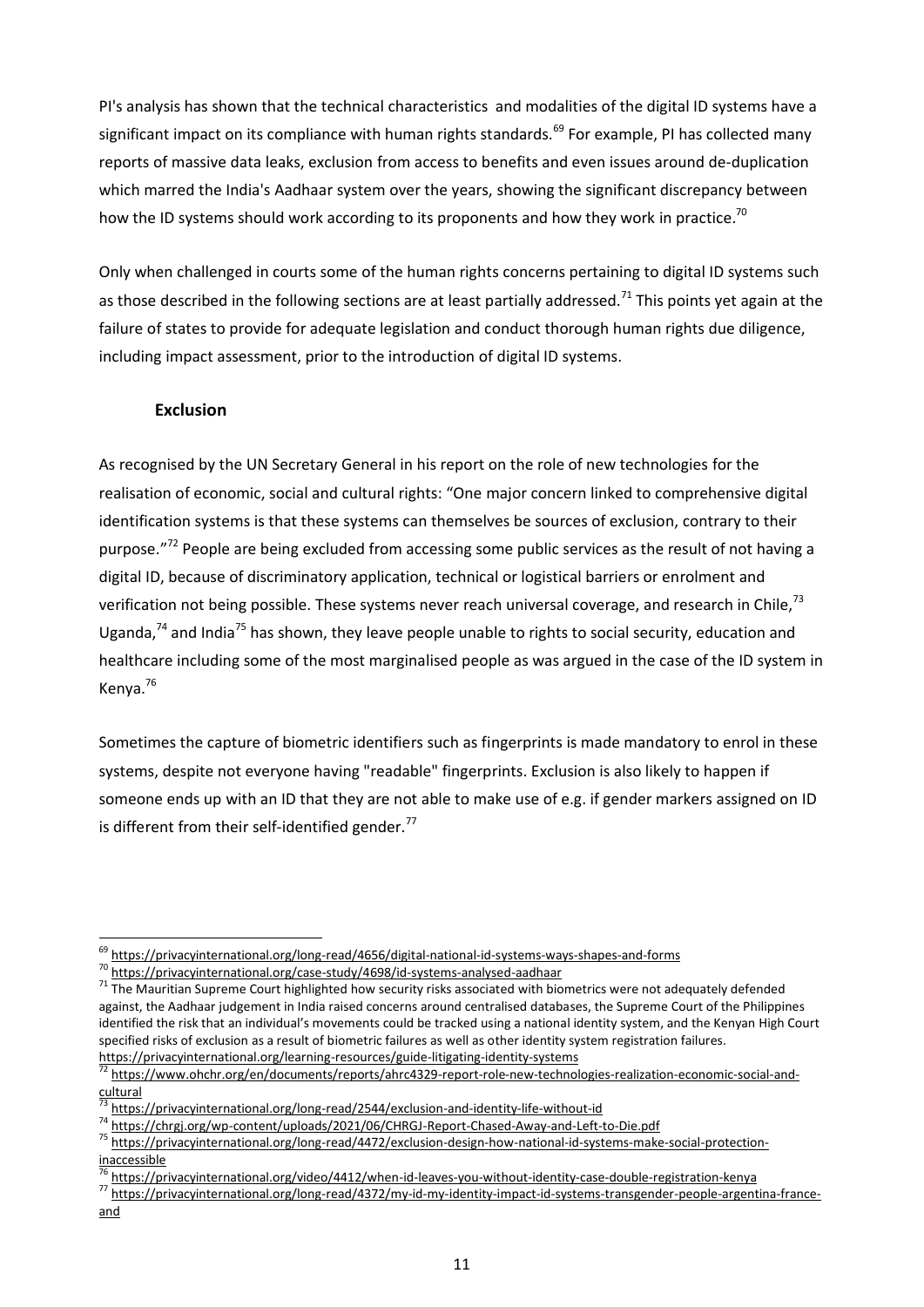#### **Exploitation**

People's data can be exploited through their use and processing within identity schemes. This is particularly the case when 'Unique identifier' is introduced. A 'unique identifier' is a unique number or code, for example an ID number, through which government and the private sector are able to connect together various data sets. The prevalence of this unique identifier across multiple government or private sector databases, implies the risk of providing a "360 degree view" of an individual. On top of this, it raises concerns of further data processing for purposes beyond initial legitimate purpose.

In the ruling of the on Aadhaar in India, the Supreme Court found, "Allowing private entities to use Aadhaar numbers will lead to commercial exploitation of an individual's personal data without his/her consent and could lead to individual profiling."<sup>78</sup>

We have seen this for example also in the context of immigration enforcement and border management. The European Asylum Dactyloscopy Database ("EURODAC") was created for facilitating the application of the Dublin Regulation, which determines the EU Member State responsible for examining an asylum application, but was later made accessible for law enforcement purposes in order to fight terrorism, a purpose for which the data processed was never intended.<sup>79</sup>

In the past, PI has also highlighted concerns about digital identity providing more than the core provision of identity and enabling new services such as age verification which goes beyond the initial status purpose of their system.<sup>80</sup>

#### **Surveillance**

ID systems can be used as tools of surveillance within a broader surveillance infrastructure, often leading to disproportionate and unnecessary interference with our privacy and enabling violations of other human rights. In the most concerning cases, the data collected as part of digital ID systems scheme could be used to identify and target perceived opponents, as reported following the Taliban takeover of Afghanistan. 81

#### **5.2 Role of private companies**

While governments bear the primary responsibility for the setting up of digital ID systems, private companies play a significant role in implementing these systems, not only by providing the relevant technologies, but by setting up and managing databases of whole populations. Notably, in December 2016 the French company Civipol was chosen to set-up databases to fingerprint everyone in Mali and

<sup>78</sup> [https://www.sci.gov.in/supremecourt/2012/35071/35071\\_2012\\_Judgement\\_26-Sep-2018.pdf](https://www.sci.gov.in/supremecourt/2012/35071/35071_2012_Judgement_26-Sep-2018.pdf)

<sup>&</sup>lt;sup>79</sup> https://edps.europa.eu/sites/edp/files/publication/09-10-07 access\_eurodac\_en.pdf

<sup>80</sup> <https://privacyinternational.org/long-read/3254/identity-gatekeepers-and-future-digital-identity>

<sup>81</sup> [https://privacyinternational.org/news-analysis/4615/afghanistan-what-now-after-two-decades-building-data-intensive](https://privacyinternational.org/news-analysis/4615/afghanistan-what-now-after-two-decades-building-data-intensive-systems)[systems](https://privacyinternational.org/news-analysis/4615/afghanistan-what-now-after-two-decades-building-data-intensive-systems) and <https://www.hrw.org/news/2022/03/30/new-evidence-biometric-data-systems-imperil-afghans>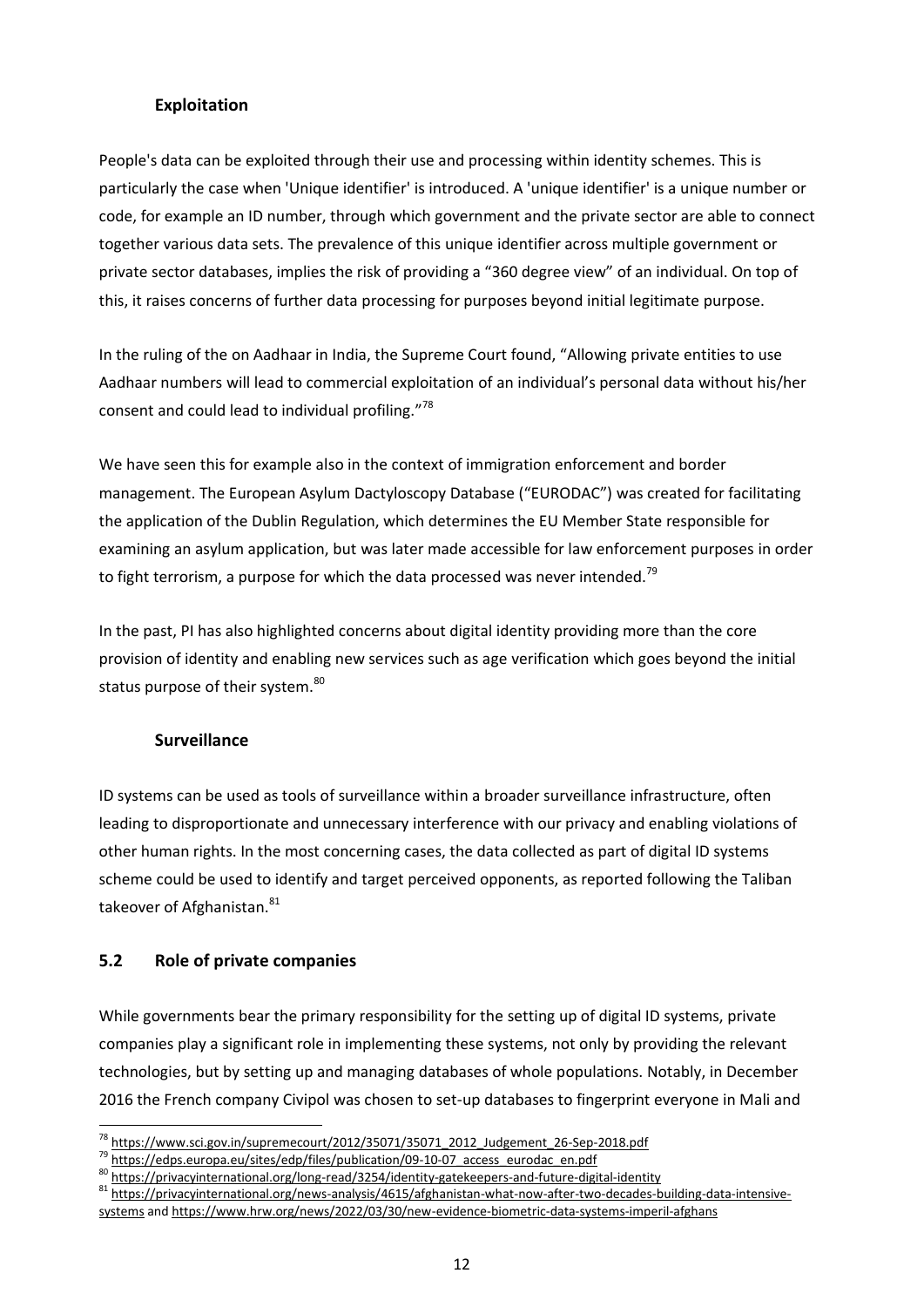Senegal. Going beyond fingerprinting, it is one of the two companies that are building a full biometric IDsystem in Senegal. It also implements a similar project in Côte d' Ivoire. These projects are financed by the EU Trust Fund for Africa.<sup>82</sup>

## **6. Use of biometrics for identification and authentication**

In other sections we have covered some of the uses of biometrics, including in the digital ID systems. Here we focus on the specific concerns raised by the use of biometrics for counter-terrorism purposes.

In its December 2021 analytical briefing on biometrics and counter-terrorism, the United Nations Counter-terrorism Committee Executive Directorate (CTED) notes how "the use of biometrics for counter-terrorism purposes – notably in the context of border management and security – has become increasingly widespread."<sup>83</sup> That is a direct result of UN Security Council resolutions imposing legally binding obligations on all UN member states to develop biometric technologies for counter-terrorism purposes, paired with the strong promotion of these technologies by some, mostly Western states and by powerful industry players. 84

PI documented in three case studies (covering Afghanistan and Iraq, Israel/Palestine, and Somalia) the human rights implications of the use of biometric technologies for counter-terrorism purposes. While the contexts are different, the main trends are very similar:<sup>85</sup>

- biometric technologies, coupled with large, centralized databases, can seriously undermine the human right to privacy and have an irreversible impact on individuals. In this context, relatively fixed and unchangeable physical features – such as fingerprints – are turned into machinereadable identifiers. Human rights experts are increasingly questioning whether some of these technologies, notably live facial recognition in public spaces, can ever be deployed in ways that do not violate the right to privacy and other human rights, such as freedom of peaceful assembly;
- there is a rising danger of "function creep", notably the gradual widening of a technology use beyond its original, intended purpose;
- biometric technologies can exacerbate exclusion and reproduce racial, ethnic, gender, social class, and other inequalities, as noted by the UN Special Rapporteur on the promotion and

<sup>82</sup> [https://privacyinternational.org/news-analysis/4290/heres-how-well-connected-security-company-quietly-building-mass](https://privacyinternational.org/news-analysis/4290/heres-how-well-connected-security-company-quietly-building-mass-biometric)[biometric](https://privacyinternational.org/news-analysis/4290/heres-how-well-connected-security-company-quietly-building-mass-biometric)

<sup>&</sup>lt;sup>3</sup>[https://www.un.org/securitycouncil/ctc/sites/www.un.org.securitycouncil.ctc/files/files/documents/2021/Dec/cted\\_analytic](https://www.un.org/securitycouncil/ctc/sites/www.un.org.securitycouncil.ctc/files/files/documents/2021/Dec/cted_analytical_brief_biometrics_0.pdf) al brief biometrics 0.pdf

<sup>84</sup> <https://privacyinternational.org/advocacy/4064/briefing-responsible-use-and-sharing-biometric-data-counter-terrorism>

<sup>85</sup> <https://privacyinternational.org/long-read/4528/biometrics-collection-under-pretext-counter-terrorism>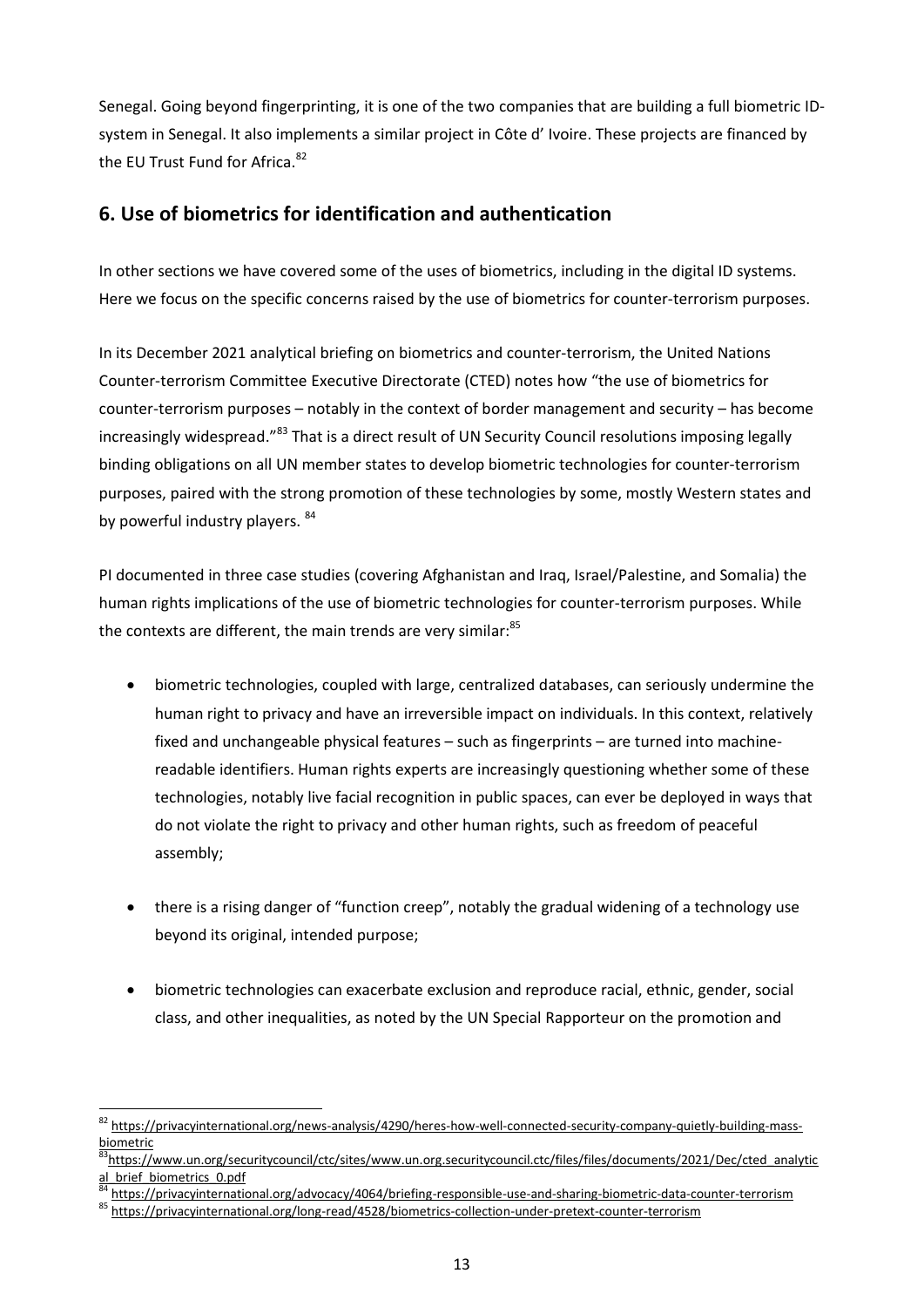protection of human rights and fundamental freedoms while countering terrorism<sup>86</sup> and the UN Special Rapporteur on contemporary forms of racism;<sup>87</sup>

- many governments rely on the private sector to develop and implement technologies for state surveillance. Industries are well placed to influence government policies and to create the demand for tech solutions. Resulting public private partnerships can introduce vast biometric programs, which are often developed without adequate due diligence and prior human rights impact assessment; 88
- the rapid deployment of biometrics technologies has not been met by commensurate changes at the level of law or policy in counter-terrorism context. National regulatory and legal frameworks continue to lag behind and, where they do exist, they are rarely effectively enforced, unable to properly safeguard against the hazards and potential misuses of biometrics. The 2021 CTED briefing notes the inadequacy of national legal frameworks, including on data protection and oversight and accountability mechanisms, and states that legislation establishing safeguards "must be developed prior to the implementation of biometric systems".<sup>89</sup>

## **7. Use of encryption and anonymity technologies**

As noted by the UN Human Rights Council, "technical solutions to secure and to protect the confidentiality of digital communications, including measures for encryption, pseudonymization and anonymity, are important to ensure the enjoyment of human rights, in particular the rights to privacy, to freedom of opinion and expression and to freedom of peaceful assembly and association".<sup>90</sup> In the words of UN High Commissioner for Human Rights "it is neither fanciful nor an exaggeration to say that, without encryption tools, lives may be endangered. In the worst cases, a Government's ability to break into its citizens' phones may lead to the persecution of individuals who are simply exercising their fundamental human rights".<sup>91</sup>

Like we noted in the section above on government hacking, demanding back doors, such as introducing silent listeners, or other exploitation of vulnerabilities pose significant security risks and cannot be targeted to specific users, but would indiscriminately affect any (potentially millions or billions of) users

<sup>&</sup>lt;sup>86</sup>[https://www.ohchr.org/Documents/Issues/Terrorism/SR/Statementtransformative%20technologies\\_25Juin2021.docx](https://www.ohchr.org/Documents/Issues/Terrorism/SR/Statementtransformative%20technologies_25Juin2021.docx) <https://undocs.org/A/75/590>

<sup>88</sup> <https://privacyinternational.org/our-demands/safeguards-public-private-surveillance-partnerships>

<sup>&</sup>lt;sup>89</sup>[https://www.un.org/securitycouncil/ctc/sites/www.un.org.securitycouncil.ctc/files/files/documents/2021/Dec/cted\\_analytic](https://www.un.org/securitycouncil/ctc/sites/www.un.org.securitycouncil.ctc/files/files/documents/2021/Dec/cted_analytical_brief_biometrics_0.pdf)

al brief biometrics 0.pdf

<https://undocs.org/A/HRC/RES/48/4>

<sup>91</sup> <http://www.ohchr.org/EN/NewsEvents/Pages/DisplayNews.aspx?NewsID=17138#sthash.o25R7Bqg.dpuf>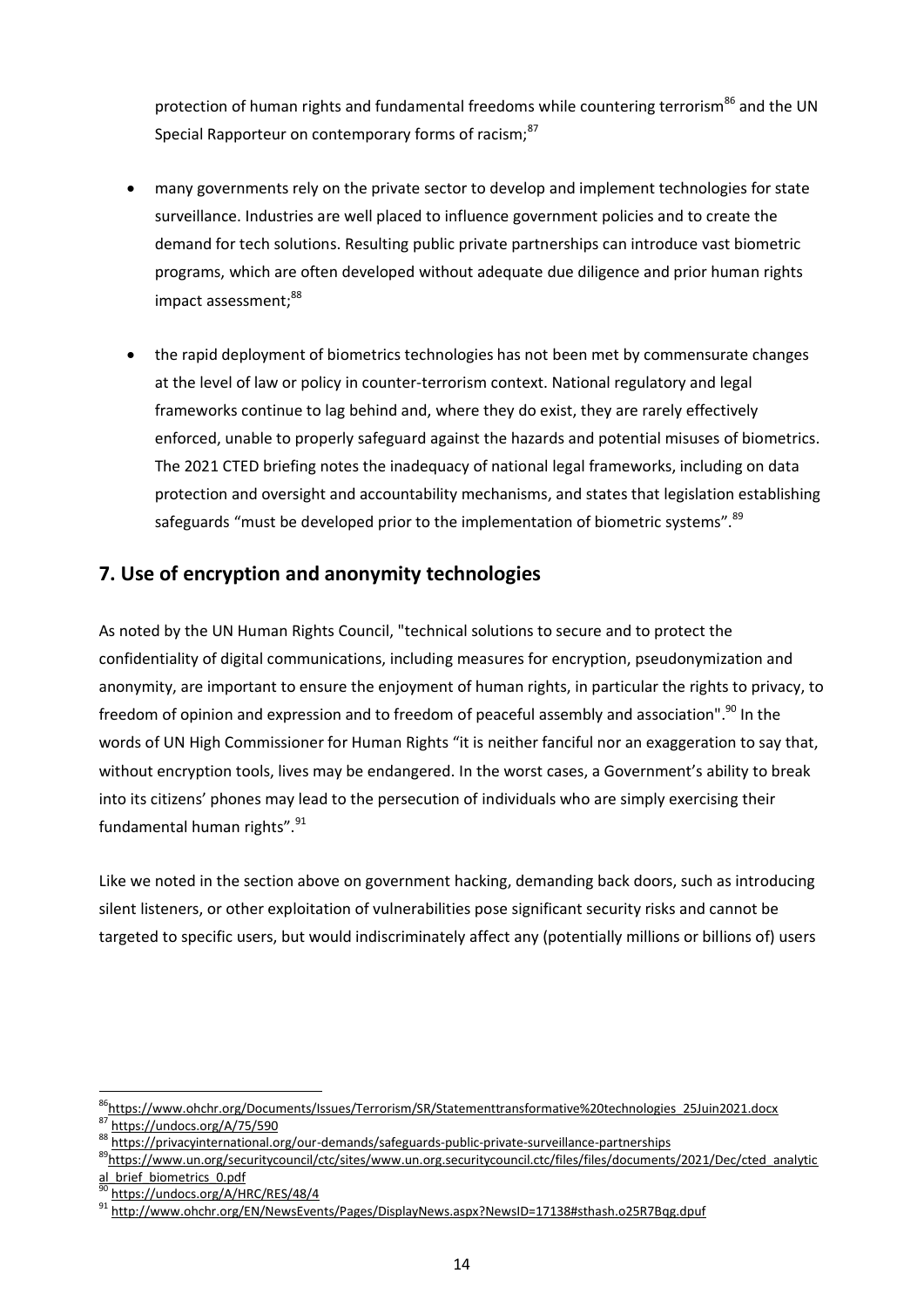of the service.<sup>92</sup> This is because "a backdoor is a technical capability — a vulnerability — that is available to anyone who knows about it and has access to it".<sup>93</sup>

Despite these human rights and security risks, states are often seeking to justify measures to prohibit, limit or undermine encryption, often in the name of preventing and investigating terrorism or child sexual abuse online (such as distribution of child sexual abuse materials or grooming of children.)

For example, in 2016, Russia enacted anti-terrorism legislation requiring communications service providers to indiscriminately retain communications content and data and to be able to provide store, and to submit that data to law-enforcement authorities or security services in cases specified by law together with information necessary to decode electronic messages if they are coded.<sup>94</sup> In November 2018, UK Ian Levy and Crispin Robinson of the UK General Communications Headquarters (GCHQ) published a proposal for "silently adding a law enforcement participant to a group chat or call" ('ghost proposal').<sup>95</sup> On 11 May 2022, the European Commission published a proposal of a draft regulation which, if adopted, would require service providers to monitor of all online communications, both public and private (including on end-to-end encrypted services), for CSAM and grooming content.<sup>96</sup>

Security experts have challenged the claim made by the proponents that these measures do not undermine security and confidentiality of communications.<sup>97</sup>

## **8. Tracking of internet users**

The AdTech (short for "advertisement technology") industry is made up of companies providing tools and services that connect advertisers with target audiences and publishers – such as data brokers, advertisers, apps and platforms.<sup>98</sup> These companies are part of a complex ecosystem where individuals' data is treated as a commodity, collected from websites and digital services on which people rely for vital daily activities – without providing users any control over how their data is shared and repurposed. Companies in the industry then share this data with each other to create finely grained profiles of individuals, which are then used to target people with advertising (commercial and political), and feed

<sup>92</sup> Harold Abelson/Ross Anderson/Steven M. Bellovin/Josh Benaloh/Matt Blaze/Whitfield Diffie/John Gilmore/Matthew Green/Susan Landau/Peter G. Neumann/Ronald L. Rivest/Jeffrey I. Schiller/Bruce Schneier/Michael Specter/Daniel J. Weitzner, 'Keys Under Doormats: Mandating insecurity by requiring government access to all data and communications', Computer Science and Artificial Intelligence Laboratory Technical Report (MIT-CSAIL-TR-2015-026, 6 July 2015).

<sup>&</sup>lt;sup>93</sup> Bruce Schneier, Evaluating the GCHQ Exceptional Access Proposal (Lawfare, 17 January 2019), <https://www.lawfareblog.com/evaluating-gchq-exceptional-access-proposal>

<sup>&</sup>lt;sup>94</sup> This law is being challenged before the European Court on Human Rights. For PI's intervention in one of the cases, see <https://privacyinternational.org/legal-action/podchasov-v-russia>

Ian Levy/Crispin Robinson, Principles for a More Informed Exceptional Access Debate (Lawfare, 29 November 2018), <https://www.lawfareblog.com/principles-more-informed-exceptional-access-debate><br><sup>96</sup> Text of the state of the state of the state of the state of the state of the state of the state of the state of the state of the state of

Text of the proposal here and related materials: [https://ec.europa.eu/info/law/better-regulation/have-your](https://ec.europa.eu/info/law/better-regulation/have-your-say/initiatives/12726-Fighting-child-sexual-abuse-detection-removal-and-reporting-of-illegal-content-online_en)[say/initiatives/12726-Fighting-child-sexual-abuse-detection-removal-and-reporting-of-illegal-content-online\\_en](https://ec.europa.eu/info/law/better-regulation/have-your-say/initiatives/12726-Fighting-child-sexual-abuse-detection-removal-and-reporting-of-illegal-content-online_en)

<sup>&</sup>lt;sup>97</sup> Bugs in our Pockets: The Risks of Client-Side Scanning, by Hal Abelson, Ross Anderson, Steven M. Bellovin, Josh Benaloh, Matt Blaze, Jon Callas, Whitfield Diffie, Susan Landau, Peter G. Neumann, Ronald L. Rivest, Jeffrey I. Schiller, Bruce Schneier, Vanessa Teague, Carmela Troncoso, 14 October 2021, <https://arxiv.org/abs/2110.07450>

<sup>98</sup> <https://privacyinternational.org/learn/adtech>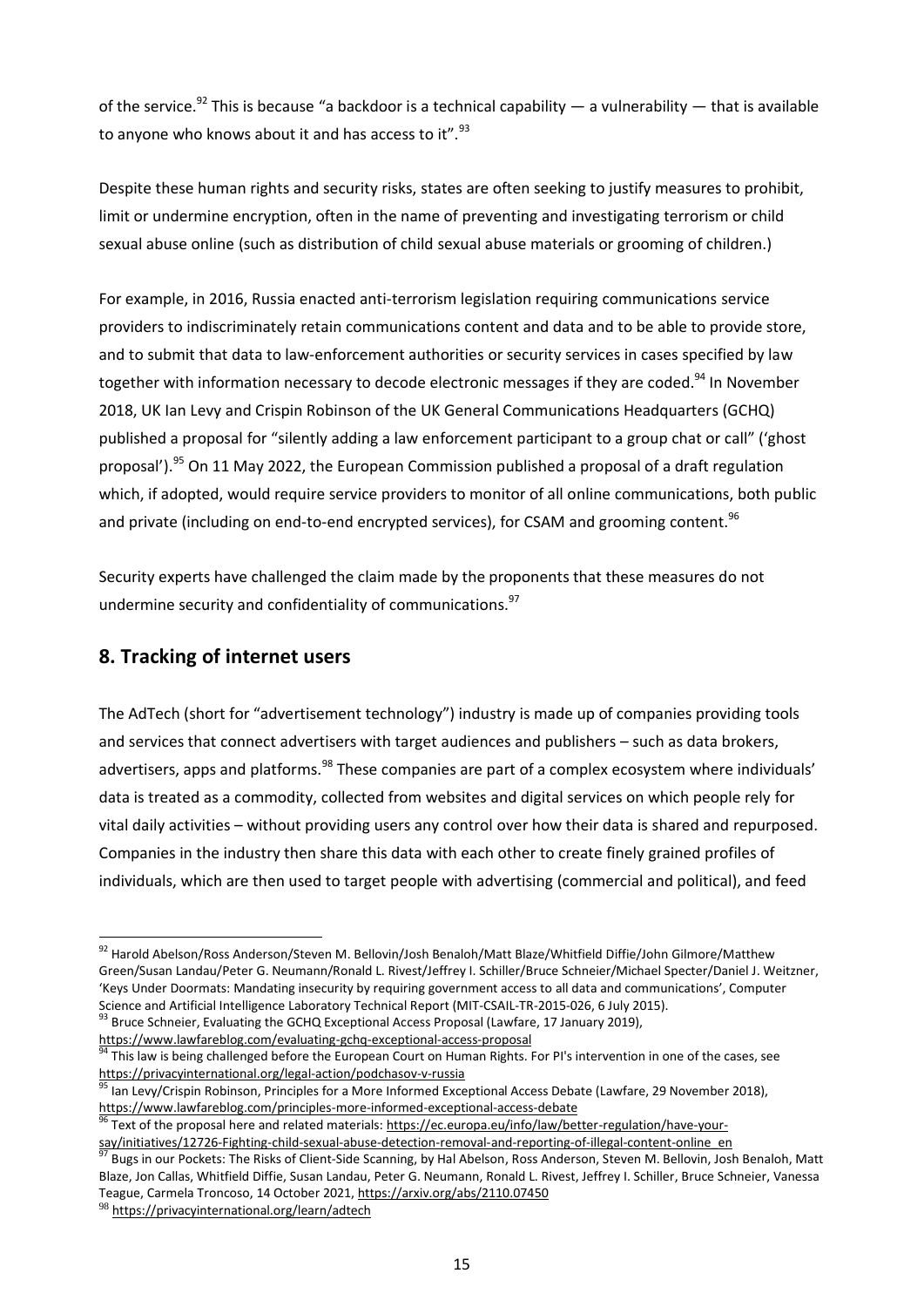into decisions that may negatively affect human rights, such as participation in public affairs, access to health, social security, employment, etc.

Targeted advertising can be discriminatory, manipulative, and exploitative.<sup>99</sup> PI's research has shown that popular websites providing advice and support about mental health share user data with advertisers, data brokers and large tech companies,<sup>100</sup> while some menstruation apps share data with Facebook and other third parties.<sup>101</sup>

Data protection legislation when effectively enforced may offer some protection against abuses such as those described above. Numerous ad tech companies have faced and are still facing investigations by Data Protection Authorities, complaints and lawsuits globally.<sup>102</sup> However, non-compliance with data protection legislation and disregard for the profound impact it can have on individuals' right to privacy and other human rights have led to the ad tech sector being riddled with unlawfully collected data.

# **9. Discriminatory impacts of privacy invasions on individuals and/or groups at risk**

#### **Migrants, asylum seekers and refugees**

To respond to migration flows – voluntary or forced – governments worldwide have prioritised an approach to immigration that focuses on security with the aim of controlling, reducing, or preventing entry into their borders and then subjecting to surveillance measures migrants and refugees living on their territory. Increasingly these approaches have been formalised and coordinated as part of a broader strategy to digitise immigration enforcement and border management.<sup>103</sup>

Digital technologies deployed in the context of border enforcement and administration and immigration enforcement reproduce, reinforce, and compound existing human rights violations. Large amounts of data are being requested from migrants, from their fingerprints to the data in their digital devices (see above), while they are often put in a situation of constant surveillance, to assess their credibility and worthiness, and to monitor, track, and profile them. Life-changing decisions are being made based on the data being collected but also inferred and observed, and yet there are limited safeguards in place to regulate and oversee the use of tech and data processing in immigration processes. Decisions, especially

<sup>99</sup> Norwegian Consumer Council, Out of Control – How consumers are exploited by the online advertising industry (14 January 2020), <https://fil.forbrukerradet.no/wp-content/uploads/2020/01/2020-01-14-out-of-control-final-version.pdf> <sup>100</sup> [https://privacyinternational.org/sites/default/files/2019-09/Your%20mental%20health%20for%20sale%20-](https://privacyinternational.org/sites/default/files/2019-09/Your%20mental%20health%20for%20sale%20-%20Privacy%20International.pdf)

[<sup>%20</sup>Privacy%20International.pdf](https://privacyinternational.org/sites/default/files/2019-09/Your%20mental%20health%20for%20sale%20-%20Privacy%20International.pdf)

<sup>&</sup>lt;sup>101</sup> <https://privacyinternational.org/long-read/3196/no-bodys-business-mine-how-menstruations-apps-are-sharing-your-data> 102 Footnote: A February 2022joint decision of EU data protection authorities, led by their Belgian counterpart, found that the AdTech industry's trade body "IAB Europe" had committed multiple violations of the EU GDPR in its processing of personal data in the context of its "Transparency and Consent Framework" (TCF) and the Real-Time Bidding (RTB) system. This significant decision has effectively found that the consent mechanism present on 80% of the European internet had "deprived hundreds of millions of Europeans of their fundamental rights" [https://www.gegevensbeschermingsautoriteit.be/publications/beslissing](https://www.gegevensbeschermingsautoriteit.be/publications/beslissing-ten-gronde-nr.-21-2022-english.pdf)[ten-gronde-nr.-21-2022-english.pdf](https://www.gegevensbeschermingsautoriteit.be/publications/beslissing-ten-gronde-nr.-21-2022-english.pdf)

<sup>&</sup>lt;sup>103</sup> <https://privacyinternational.org/what-we-do/demand-humane-approach-immigration>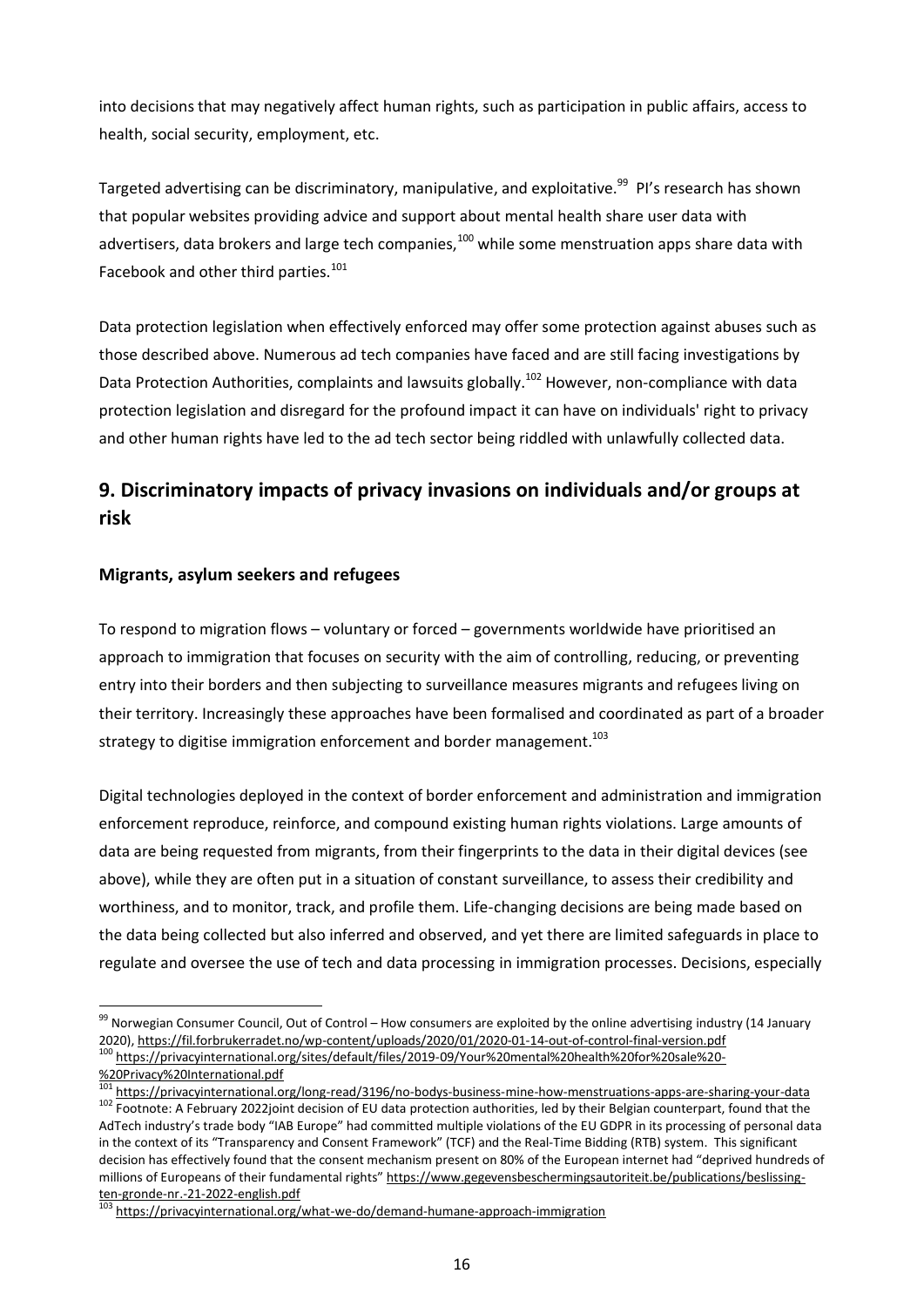when automated, also limit access to effective remedies, particularly in the absence of rationale and accountability.

- In the UK, PI has documented the impact of surveillance driven immigration and border management policies on the rights of migrants and asylum seekers.<sup>104</sup> including collecting testimonies of asylum-seekers who have victims of practices of surveillance and had their benefits cut through the monitoring of their use of the Aspen Card (a kind of debit card given to asylum seekers, on which about £39 is credited every week to cover their basic subsistence needs). 105
- In Italy, biometric data collected during disembarking operations or at the time of arrival on Italian territory are stored in a database (AFIS) that also contains data on potential criminal suspects. The same database is used to find facial and identity matches by the Italian National Police.<sup>106</sup>
- In Colombia, the proposed regularisation process for Venezuelan migrants included the creation of registry of biometric and demographic data. Concerns raised included insufficient due diligence undertaken prior to assess the implications on those registered and their rights to privacy and non-discrimination, the lack of transparency of data collected, for what purpose, and under what legal basis, in particular in relations to the processing biometric data.<sup>107</sup>

Governments are not the only actors demanding and processing personal data of migrants, asylum seekers and refugees. Humanitarian and development agencies have long processed their personal data from enrolment/registration to identification and authentication. Previously, this data was primary collected directly by these actors, but it is increasingly also being integrated with data from other sources, including from third-parties such as social media data, device-level data, and satellites.<sup>108</sup> The risks of this data being used in ways by governments that put individuals at risk have been exposed, for example in relation to data collected by UNHCR on Rohingyas refugees<sup>109</sup> and in the context of Kenya as noted above.<sup>110</sup>

<https://digitalid.karisma.org.co/2021/07/01/sistema-multibiometrico-etpmv/>;

<https://www.dejusticia.org/column/migracion-y-datos-biometricos-una-peligrosa-mezcla-del-estatuto-de-proteccion/> [https://datasociety.net/wp-content/uploads/2019/04/DataSociety\\_DigitalIdentity.pdf](https://datasociety.net/wp-content/uploads/2019/04/DataSociety_DigitalIdentity.pdf)

<sup>104</sup> <https://privacyinternational.org/long-read/4790/how-privacy-and-data-protection-law-can-help-defend-migrants-rights> <sup>105</sup> <https://privacyinternational.org/campaigns/stop-spying-asylum-seekers>

<sup>106</sup> [https://www.documentcloud.org/documents/21200979-technologies-for-border-surveillance-and-control-in-italy](https://www.documentcloud.org/documents/21200979-technologies-for-border-surveillance-and-control-in-italy-identification-facial-recognition-and-european-union-funding?responsive=1&title=1)[identification-facial-recognition-and-european-union-funding?responsive=1&title=1](https://www.documentcloud.org/documents/21200979-technologies-for-border-surveillance-and-control-in-italy-identification-facial-recognition-and-european-union-funding?responsive=1&title=1)

<https://digitalid.karisma.org.co/2021/07/01/intervencion-etpmv/> ; [https://www.dejusticia.org/lo-que-no-puede-quedar-por](https://www.dejusticia.org/lo-que-no-puede-quedar-por-fuera-del-estatuto-temporal-de-proteccion-para-personas-migrantes-venezolanas/)[fuera-del-estatuto-temporal-de-proteccion-para-personas-migrantes-venezolanas/](https://www.dejusticia.org/lo-que-no-puede-quedar-por-fuera-del-estatuto-temporal-de-proteccion-para-personas-migrantes-venezolanas/) ;

<sup>109</sup> <https://www.hrw.org/news/2021/06/15/un-shared-rohingya-data-without-informed-consent>

<sup>110</sup> <https://privacyinternational.org/video/4412/when-id-leaves-you-without-identity-case-double-registration-kenya>